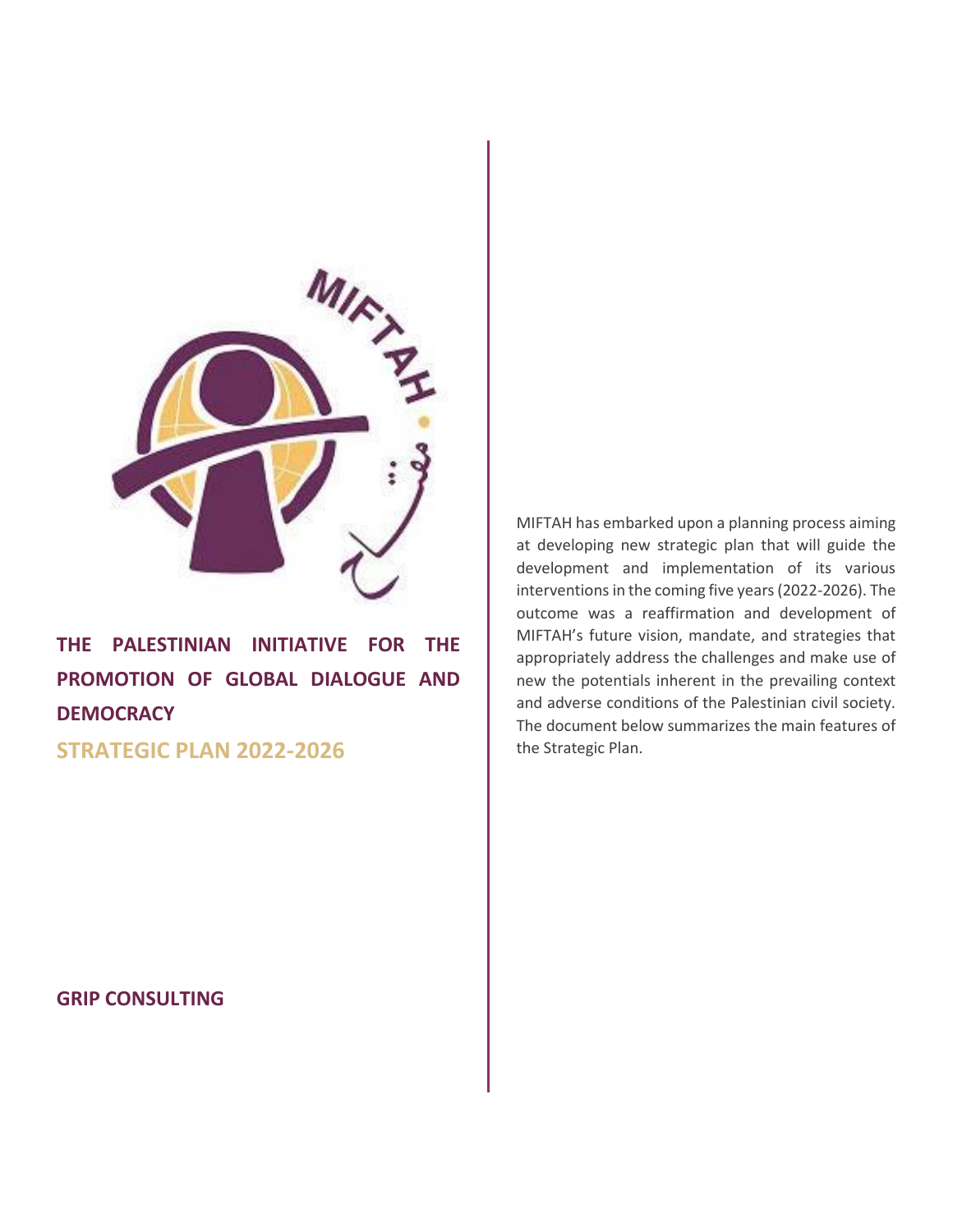# **Table of Contents**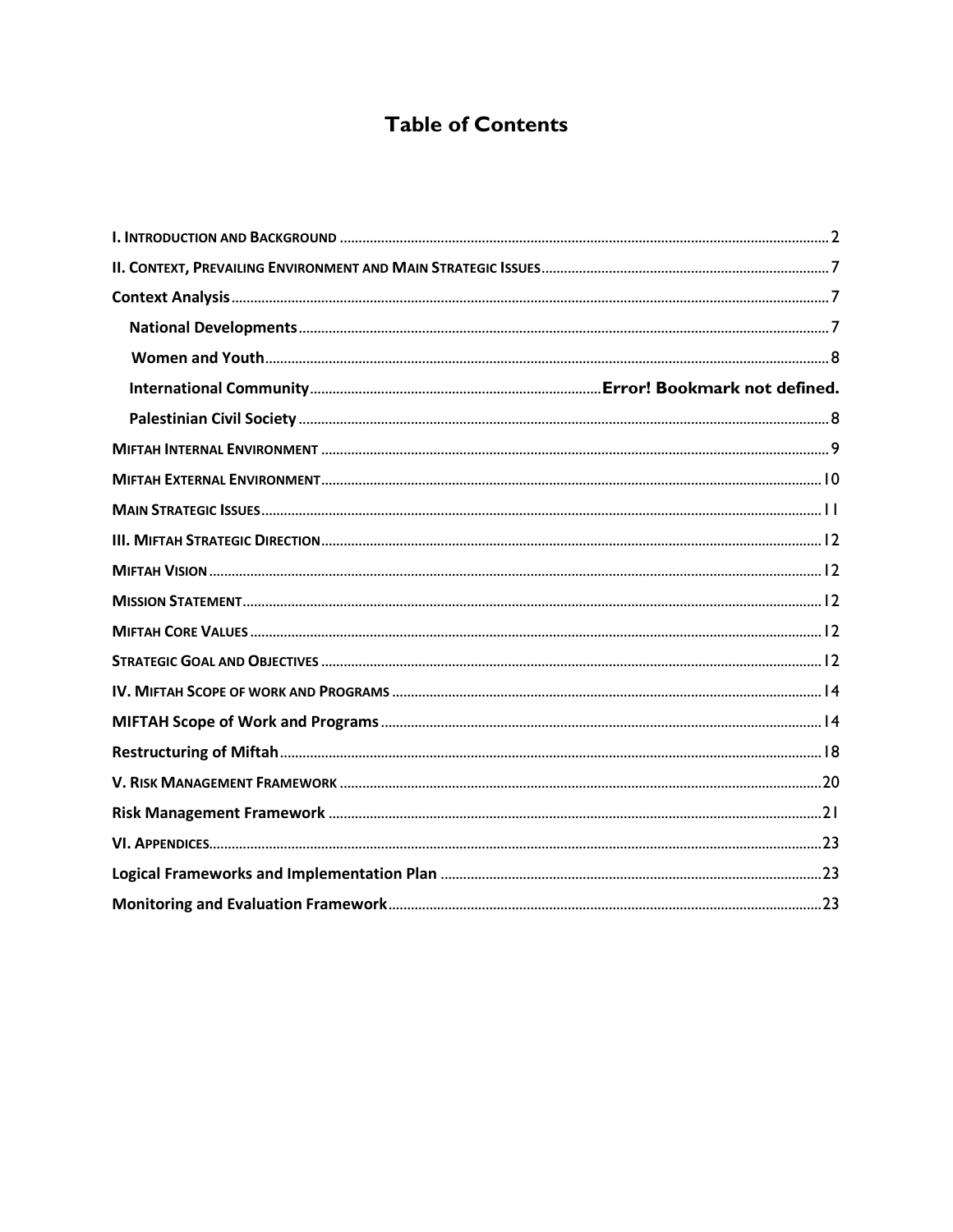## <span id="page-2-0"></span>**I. INTRODUCTION AND BACKGROUND**

MIFTAH was established in 1998 as an independent Palestinian civil society institution committed to fostering the principles of democracy and effective dialogue. MIFTAH's main work during its beginning was on political concerns especially opening dialogue on final status issues, disseminating the Palestinian narrative on regional and international levels in addition to working on the local and national levels to support building the Palestinian state.

Ever since its establishment and especially after the fall of the Camp David peace negotiations in 2000, MIFTAH was dedicated to Palestinian nation-building and empowerment on the basis of the principles of democracy, human rights, rule of law, and participatory governance. MIFTAH was one of the first Palestinian NGOs to realize the importance of institution building and democracy to ensure state building, in parallel with the political process, after the failure in the peace talks and the invasion of the West Bank that followed. In support of good governance and democracy, MIFTAH used to and continues to influence public policy formulation for safeguarding citizens' rights and enhance justice and rule of law with a special focus on marginalized segments of Palestinian society especially women and youth.

MIFTAH's political impartiality has turned it into a well-reputed and well-respected organization, hence, it provides a safe place for male and female political activists, leaders, members of local councils, Palestinian Legislative Council, Palestinian Political Factions, and Community-Based Organizations and public institutions to exchange information and engage in constructive dialogue to enhance multichannel communication among all sectors of society, with the view of supporting policy formulation, addressing policy recommendations and policy proposals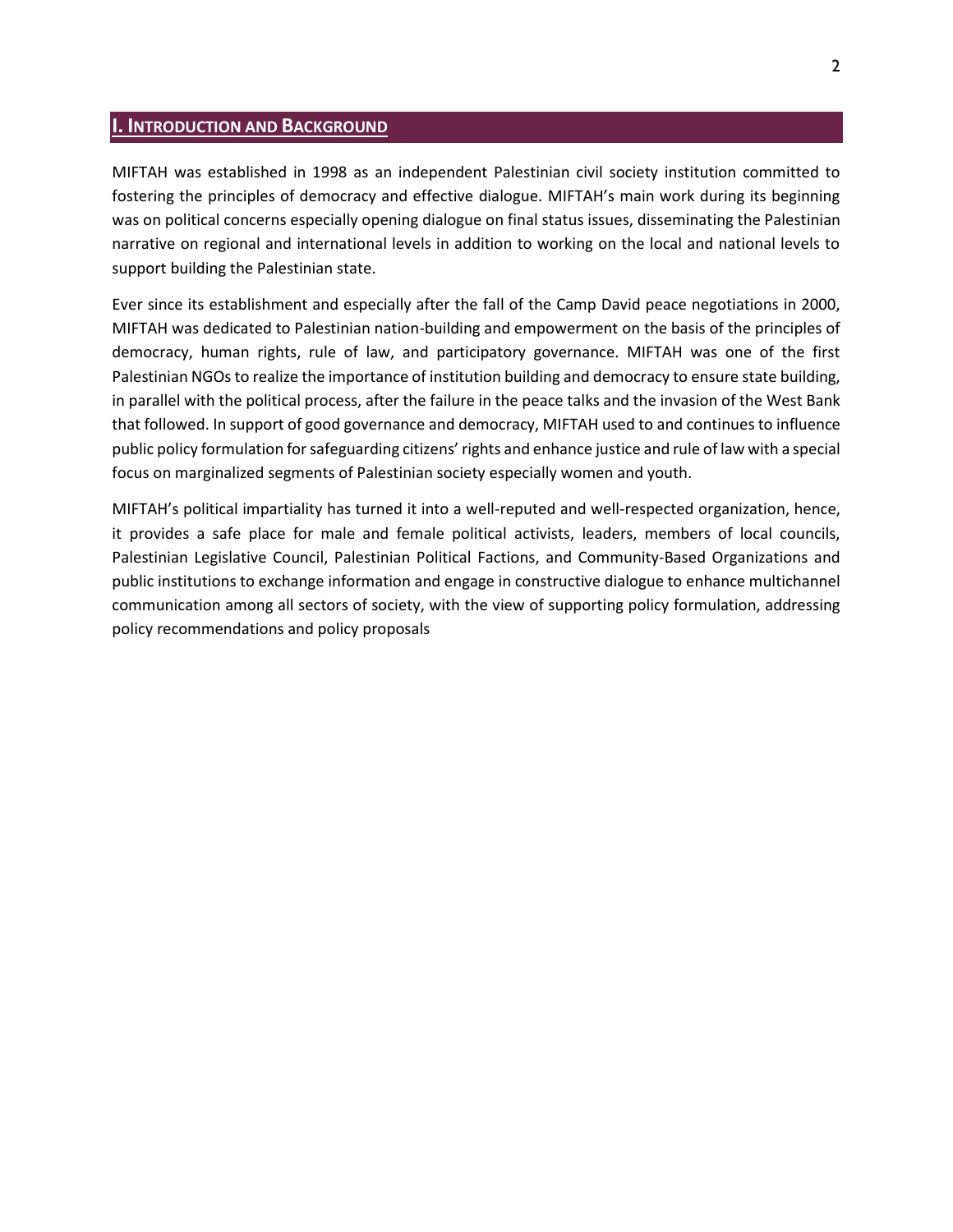## **Milestones of MIFTAH's Journey (1998-2021)**

| <b>Date/Period</b> | <b>Event/Milestone</b>                                                                                                                                                                                                                                      | <b>Implications/Results</b>                                                                                                                                                                                                                                                                |
|--------------------|-------------------------------------------------------------------------------------------------------------------------------------------------------------------------------------------------------------------------------------------------------------|--------------------------------------------------------------------------------------------------------------------------------------------------------------------------------------------------------------------------------------------------------------------------------------------|
| 1998               | Establishment of the<br>Palestinian<br>Initiative for the Promotion of Global<br>Dialogue and Democracy - MIFTAH in<br>Jerusalem.                                                                                                                           |                                                                                                                                                                                                                                                                                            |
| 1999               | Convening "The Palestinian Experts<br>Conference on Final Status Issues"                                                                                                                                                                                    | Covered the five main issues in the negotiations and published a<br>book with the papers and proceedings.                                                                                                                                                                                  |
| 2000               | conference<br>Convening<br>a<br>on<br>"Palestinian Refugees and the Future of<br>UNRWA"                                                                                                                                                                     | Covered the refugees' status as a core issue in the negotiations and<br>published a book with the papers and results.                                                                                                                                                                      |
|                    | MIFTAH initiated the creation of the<br>Coalition Accountability and Integrity -<br><b>AMAN</b>                                                                                                                                                             | AMAN was hosted in MIFTAH for 4 years                                                                                                                                                                                                                                                      |
|                    | The establishment of MIFTAH's website<br>for the presentation of the Palestinian<br>narrative; press releases, factsheets,<br>MIFTAH's perspective, key issues                                                                                              |                                                                                                                                                                                                                                                                                            |
| 2001               | MIFTAH set up an office in Ramallah<br>due to the continuous closure and<br>restriction of movement of its staff<br>members to the headquarters in<br>Jerusalem.                                                                                            | The Jerusalem office remained until 2008 and was forced to close<br>due to the continuous Israeli measures and restrictions                                                                                                                                                                |
| 2002               | Initiating<br>the<br>"Empowerment<br>of<br>Palestinian<br>Women<br>Leadership"<br>program                                                                                                                                                                   | The crystallization of a perception regarding empowering women<br>leadership in the public sphere /different fields: Elections, politics,<br>media, and Economics.                                                                                                                         |
|                    | Convening the National Conference on<br>Integrity,<br>Transparency<br>and<br>Accountability in Palestine<br>MIFTAH underwent a restructuring<br>process                                                                                                     | MIFTAH started conducting public (town-hall) meetings in the<br>different districts of the WB to advocate women's active citizenship<br>due to the need for raising public awareness on women's<br>involvement in the electoral process and in areas of active political<br>participation. |
| 2003               | MIFTAH started its work on the<br>Empowerment of Palestinian Women<br>Leaders in Elections to support<br>affirmative action towards women's<br>representation                                                                                               | The need for women presence and participation in the elections<br>emerged. Miftah has therefore established electoral support points.                                                                                                                                                      |
|                    | Empowerment of young Palestinian<br>political leaders in West Bank and Gaza<br>Strip                                                                                                                                                                        |                                                                                                                                                                                                                                                                                            |
| 2004               | MIFTAH set Women Electoral Support<br>Points (WESPs) in several areas in the<br>West Bank and Gaza Strip. These points<br>provided the framework for reaching<br>out to and building the capacity of both<br>women incumbents and first-time<br>candidates. | MIFTAH worked on strengthening the capacity of the national team<br>for a gender-response national budget                                                                                                                                                                                  |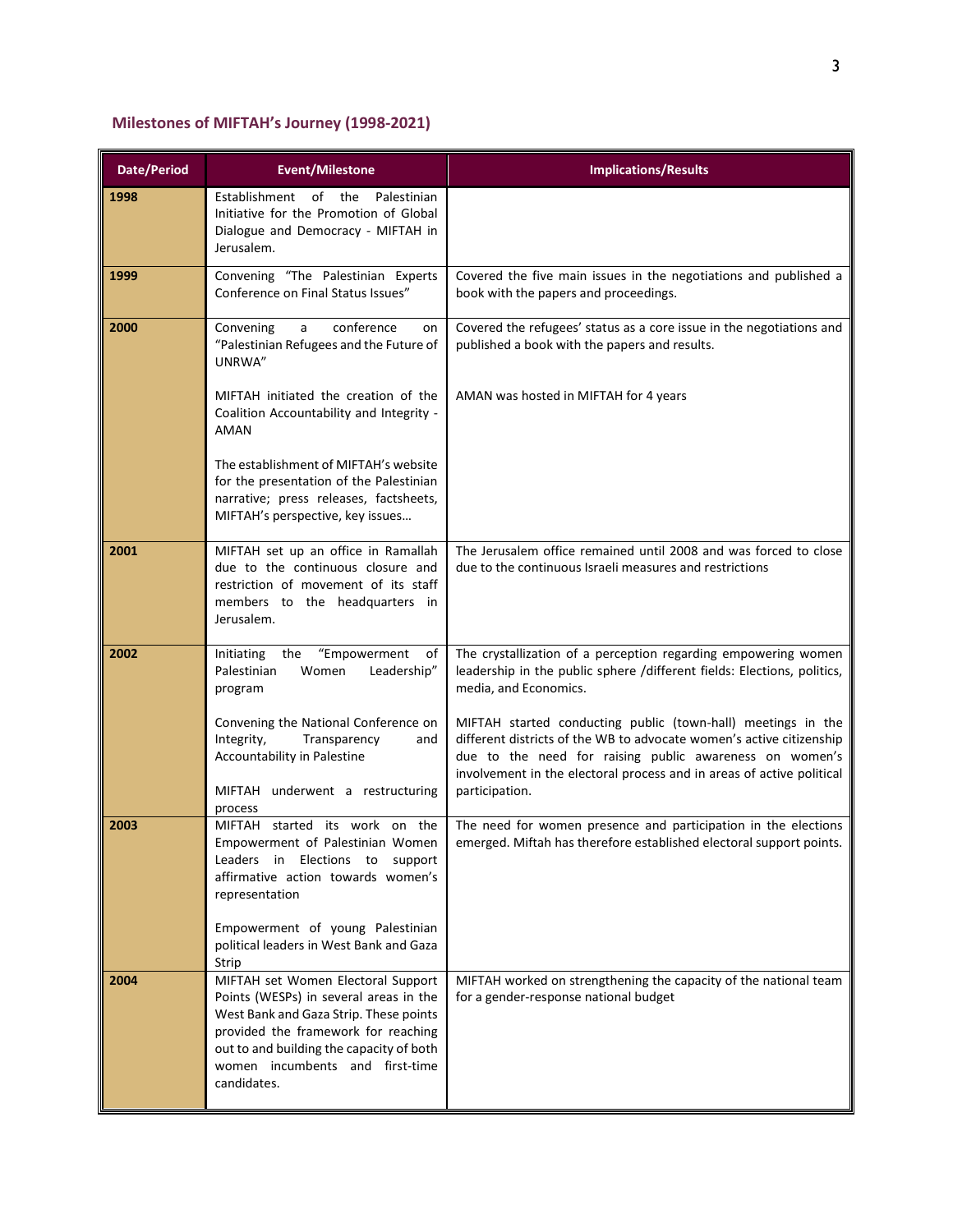| <b>Date/Period</b> | <b>Event/Milestone</b>                                                                                                                                      | <b>Implications/Results</b>                                                                                                                                                  |
|--------------------|-------------------------------------------------------------------------------------------------------------------------------------------------------------|------------------------------------------------------------------------------------------------------------------------------------------------------------------------------|
|                    | MIFTAH took the initiative in working<br>on Gender review of the Palestinian<br>national budget                                                             |                                                                                                                                                                              |
|                    | MIFTAH started working with and<br>supporting women candidates for local<br>councils and municipal elections.                                               |                                                                                                                                                                              |
|                    | AMAN was officially registered as an<br>independent organization.                                                                                           |                                                                                                                                                                              |
|                    | MIFTAH has incorporated GBV in its<br>work.                                                                                                                 |                                                                                                                                                                              |
| 2005               | MIFTAH worked on Monitoring Media<br>Coverage in Presidential Elections.                                                                                    | Production of a lexicon of GBV terms and concepts documenting best<br>practices of participating organizations in the coalition of NGOs<br>combating violence against women. |
|                    | Printing of a photo essay book by<br>Osama<br>Silwadi<br>documenting<br>Palestinian culture and history                                                     |                                                                                                                                                                              |
|                    | initiated<br><b>MIFTAH</b><br>the work<br>on<br>Gendered, Peace and Security                                                                                |                                                                                                                                                                              |
| 2006               | Dr. Hanan Ashrawi resigned as the<br>Secretary General and became the<br>chairperson of MIFTAH's BoD.                                                       |                                                                                                                                                                              |
|                    | MIFTAH began its task in enhancing the<br>role of civil society in the legislative<br>process                                                               |                                                                                                                                                                              |
| 2007               | MIFTAH initiated the 1325 coalition and<br>translated the resolution to Arabic and<br>contextualized it.                                                    |                                                                                                                                                                              |
| 2008               | MIFTAH started working on gender<br>responsive budgeting in local councils                                                                                  |                                                                                                                                                                              |
|                    | MIFTAH started working on the<br>Economic Empowerment of Women<br>through Income Generating Projects in<br>Marginalized<br>including<br>Areas<br>Jerusalem. |                                                                                                                                                                              |
| 2009               | MIFTAH has pushed for the inclusion of<br>gender budget at the official level.                                                                              | An official decision was made to include a gender budget in all<br>ministries' budgets.                                                                                      |
|                    | Development of a model for social<br>transformation in conflict targeting<br>youth                                                                          |                                                                                                                                                                              |
| 2010               | MIFTAH published a report about<br>media censorship.                                                                                                        |                                                                                                                                                                              |
|                    | MIFTAH has undergone a restructuring<br>process.<br>establishment<br>The<br>of<br>grassroot                                                                 |                                                                                                                                                                              |
|                    | committees to support the 1325.                                                                                                                             |                                                                                                                                                                              |
| 2011               | Strategic planning and restructuring                                                                                                                        | Categorization of MIFTAH's work on two main programs; Palestinian<br>Narrative and Democracy and Good Governance                                                             |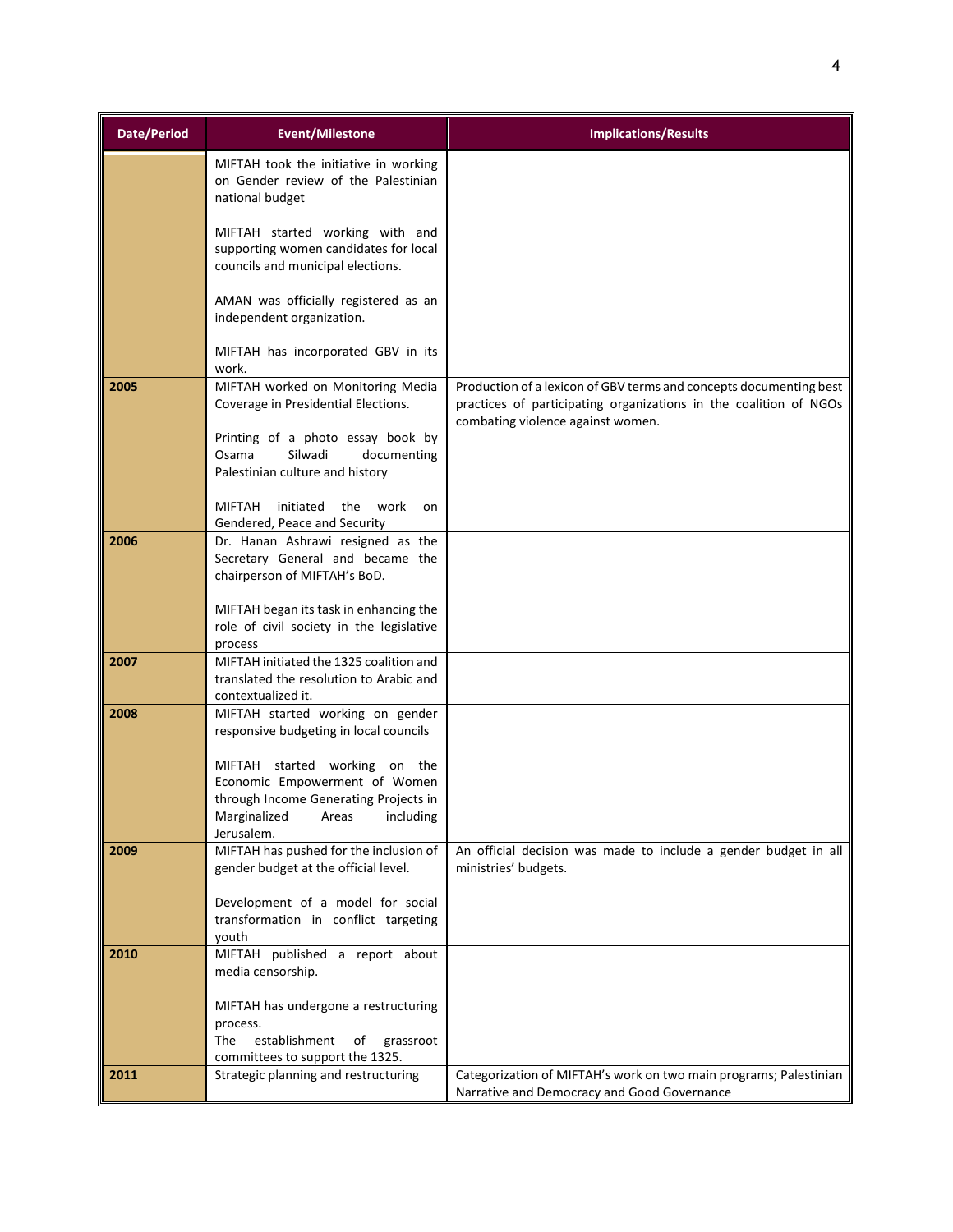| <b>Date/Period</b> | <b>Event/Milestone</b>                                                                                                                                                                                                                                                                                                                 | <b>Implications/Results</b>                                                                                                                                  |  |  |
|--------------------|----------------------------------------------------------------------------------------------------------------------------------------------------------------------------------------------------------------------------------------------------------------------------------------------------------------------------------------|--------------------------------------------------------------------------------------------------------------------------------------------------------------|--|--|
| 2012               | Establishment of the Youth Network                                                                                                                                                                                                                                                                                                     |                                                                                                                                                              |  |  |
| 2013               | MIFTAH was attacked by the NGO<br>Monitor<br>MIFTAH became a member in the                                                                                                                                                                                                                                                             | Downsizing of MIFTAH's work on disseminating the Palestinian<br>narrative                                                                                    |  |  |
| 2014               | regional Karama network<br>MIFTAH started documenting the<br>Israeli violations and crimes in relation<br>to women and participated in the CSW<br>international conference                                                                                                                                                             |                                                                                                                                                              |  |  |
| 2015               | MIFTAH continued to work on gender<br>budget and social justice with several<br>ministries.<br>National women conference for ending                                                                                                                                                                                                    | The Ministry of Social Development introduces the citizen budget<br>based on MIFTAH's intervention.                                                          |  |  |
|                    | the political division<br>MIFTAH hosted a staff delegation<br>(Aides of the U.S. congress members).                                                                                                                                                                                                                                    |                                                                                                                                                              |  |  |
| 2016               | MIFTAH<br>hosted<br>a<br>congressional<br>delegation.<br>New strategic plan                                                                                                                                                                                                                                                            |                                                                                                                                                              |  |  |
| 2017               | Activating the Palestinian Narrative<br>program through facts and figures and<br>hosted by MIFTAH                                                                                                                                                                                                                                      |                                                                                                                                                              |  |  |
| 2018               | MIFTAH's<br>Change<br>in<br>executive<br>management<br>Expansion on MIFTAH's Fiscal Justice<br>Program                                                                                                                                                                                                                                 | Fiscal justice became a major component of MIFTAH's work                                                                                                     |  |  |
| 2019               | MIFTAH organized to host a second<br>congressional delegation, which was<br>banned from entry by the Israeli<br>occupation.<br>MIFTAH BOD authorizes one of its                                                                                                                                                                        | Revamping the 2 <sup>nd</sup> program became a priority at MIFTAH in order to<br>present the Palestinian narrative to a wider audience using modern<br>tools |  |  |
| 2020               | members to oversee MIFTAH's work<br>MIFTAH adhered to the Cabinet's<br>decision of total lockdown due to the<br>of COVID-19<br>and<br>took<br>spread<br>precautionary measure (closed its<br>offices and relied on virtual means) for<br>lengthy periods<br>Recruitment of a new Executive<br>Director<br>MIFTAH has joined the ECOSOC | Emergency response interventions due to COVID-19<br>Development of a Disaster Recovery Plan (DRP)                                                            |  |  |
| 2021               | New Strategic Plan<br>Development on MIFTAH's work in<br>Gaza                                                                                                                                                                                                                                                                          | Restructuring within MIFTAH                                                                                                                                  |  |  |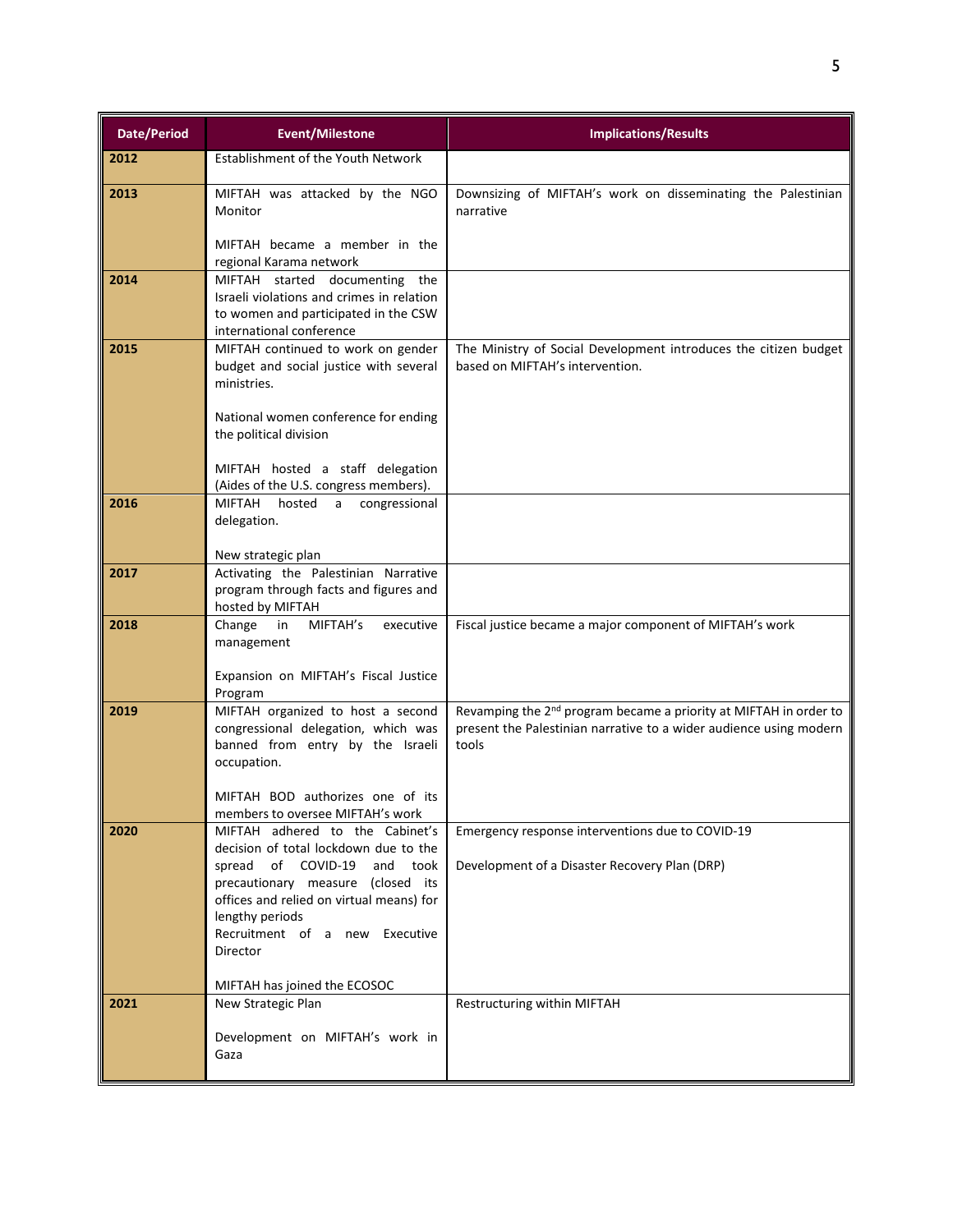MIFTAH has embarked upon a planning process aiming at developing a new strategic plan that will guide the development and implementation of its various interventions in the coming five years (2022-2026). In order to capture the essence of MIFTAH's work and experience, the planning process involved members of the board of directors, the management as well as its staff in an in-depth strategic analysis and discussion about the current situation of the organization. The outcome was a reaffirmation and development of MIFTAH's future vision, mandate, and strategies that appropriately address the challenges and make use of the new potentials inherent in the prevailing context and adverse conditions of the Palestinian civil society. The key issue in this respect has been to safeguard and promote the distinctive character and identity of MIFTAH, while enhancing its programmatic coverage and implementation's effectiveness.

The document below summarizes the main features of the Strategic Plan. After a quick review of the major historical milestones and experiences that influenced the shaping of today's MIFTAH, an analysis of the existing main internal and external environment and the identified strategic issues are outlined. The document then presents MIFTAH's vision and mission statement of which the main strategic goal and the strategic objectives are derived. The document concludes with a Risk Assessment and Mitigation plan. As annexes, the document includes a detailed Logical Framework together with relevant Monitoring and Evaluation sheets.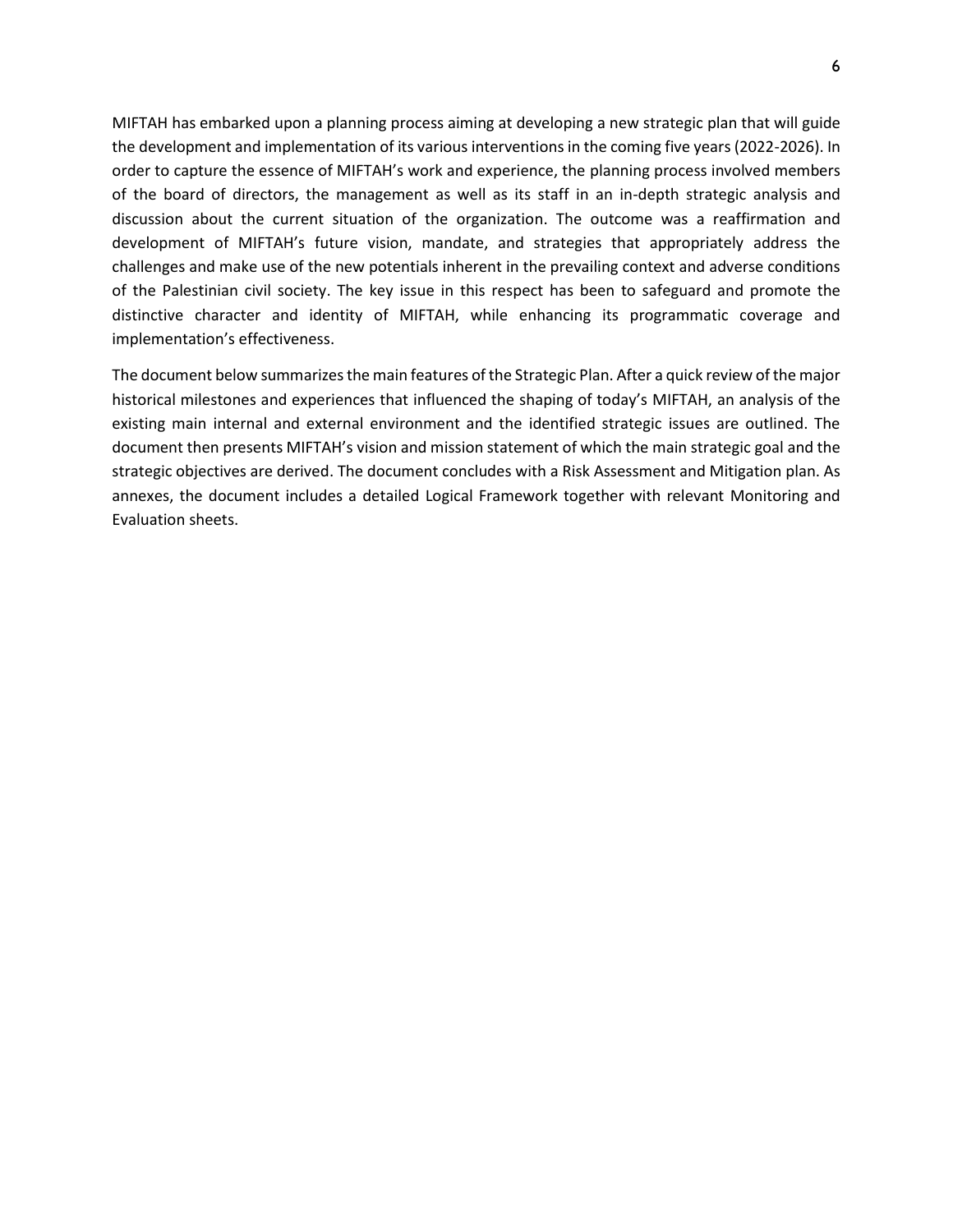## <span id="page-7-0"></span>**II. CONTEXT, PREVAILING ENVIRONMENT AND MAIN STRATEGIC ISSUES**

#### <span id="page-7-1"></span>**Context Analysis**

For decades two legal systems have been applied in the OPT: one for Palestinians, and the other for Jewish-Israeli settlers and those eligible to immigrate under the Israeli *Law of Return*. The latter are subject to Israeli civilian law (Israeli Basic Law), whereas Palestinians are subject to a complex mixture of Ottoman, British-, Jordanian law, emergency regulations and over 1,500 Israeli military orders.

Rights violations based on the Israeli system of extreme inequality and institutionalized discrimination involve planning and zoning rights including house demolitions and freedom of movement, as well as residency rights. Most importantly, Israel denies the Palestinians the right to self-determination. In essence, the right to self-determination is the basis for the implementation of the most important fundamental rights and freedoms.

The recognition of Israel as an Occupying Power does not relinquish the responsibility of the Palestinian Authority (PA) in the West Bank and the de-facto authorities in the Gaza Strip under international law, notably human rights law. In addition, the PA signed and ratified more than 55 international treaties including the main human rights treaties.<sup>1</sup> Here it is important to note that the PA's accession to human rights treaties did not diminish the obligations of Israel under international human rights law and international humanitarian law within the OPT.

#### <span id="page-7-2"></span>**National Developments**

The 2017-22 National Policy Agenda of the PA states that social justice and the rule of law is a cross cutting issue and focuses on the efforts to create a state for all its citizens based on democratic principles and accountability.<sup>2</sup> The Agenda, furthermore, acknowledges the need to "eliminate all forms of discrimination and violence against women and to remove barriers that prevent the full participation of women in community and economic development and public life."<sup>3</sup>

The occupation set up significant barriers to the Palestinian Authorities effective governance. The PA has limited authority and next to no influence in Gaza, Area C including the Seam Zones in the West Bank as well as East- Jerusalem. Even though the PA has signed all relevant human rights treaties and international humanitarian law conventions, its human rights record towards the Palestinian population has been severely criticized by numerous human rights organizations. The PA is limiting the right to freedom of expression and assembly as well as restricting the rights of human rights defenders and critical journalists.<sup>4</sup> Human rights and social media activists have been targets of the PA in recent years.<sup>5</sup>

Hamas on the other hand, detained 4,235 people, including 66 for social media posts. Since June 2007, 25 people have been executed "following trials that lacked appropriate due-process protections.

<sup>&</sup>lt;sup>1</sup> National Policy Agenda 2017-2022, page 21.

<sup>&</sup>lt;sup>2</sup> National Policy Agenda 2017-22: [http://planipolis.iiep.unesco.org/sites/planipolis/files/ressources/palestine\\_draft\\_final\\_npa.pdf](http://planipolis.iiep.unesco.org/sites/planipolis/files/ressources/palestine_draft_final_npa.pdf) 3 Ibid.

<sup>4</sup> For example: HRW (2018). Palestine: Authorities Crush Dissent[: https://www.hrw.org/news/2018/10/23/palestine-authorities-crush-dissent#](https://www.hrw.org/news/2018/10/23/palestine-authorities-crush-dissent) <sup>5</sup> For example: Amnesty International (2019). Palestine: Authorities must drop charges against human rights defender Issa Amro: [https://www.amnesty.org/en/latest/news/2019/03/palestine-authorities-must-drop-charges-against-human-rights-defender-issa-amro-for](https://www.amnesty.org/en/latest/news/2019/03/palestine-authorities-must-drop-charges-against-human-rights-defender-issa-amro-for-peaceful-criticism/)[peaceful-criticism/](https://www.amnesty.org/en/latest/news/2019/03/palestine-authorities-must-drop-charges-against-human-rights-defender-issa-amro-for-peaceful-criticism/) and Omar Shakir (2020). Palestinian Authority Jails Journalist Again Over Facebook Post. HRW: <https://www.hrw.org/news/2020/06/25/palestinian-authority-jails-journalist-again-over-facebook-post>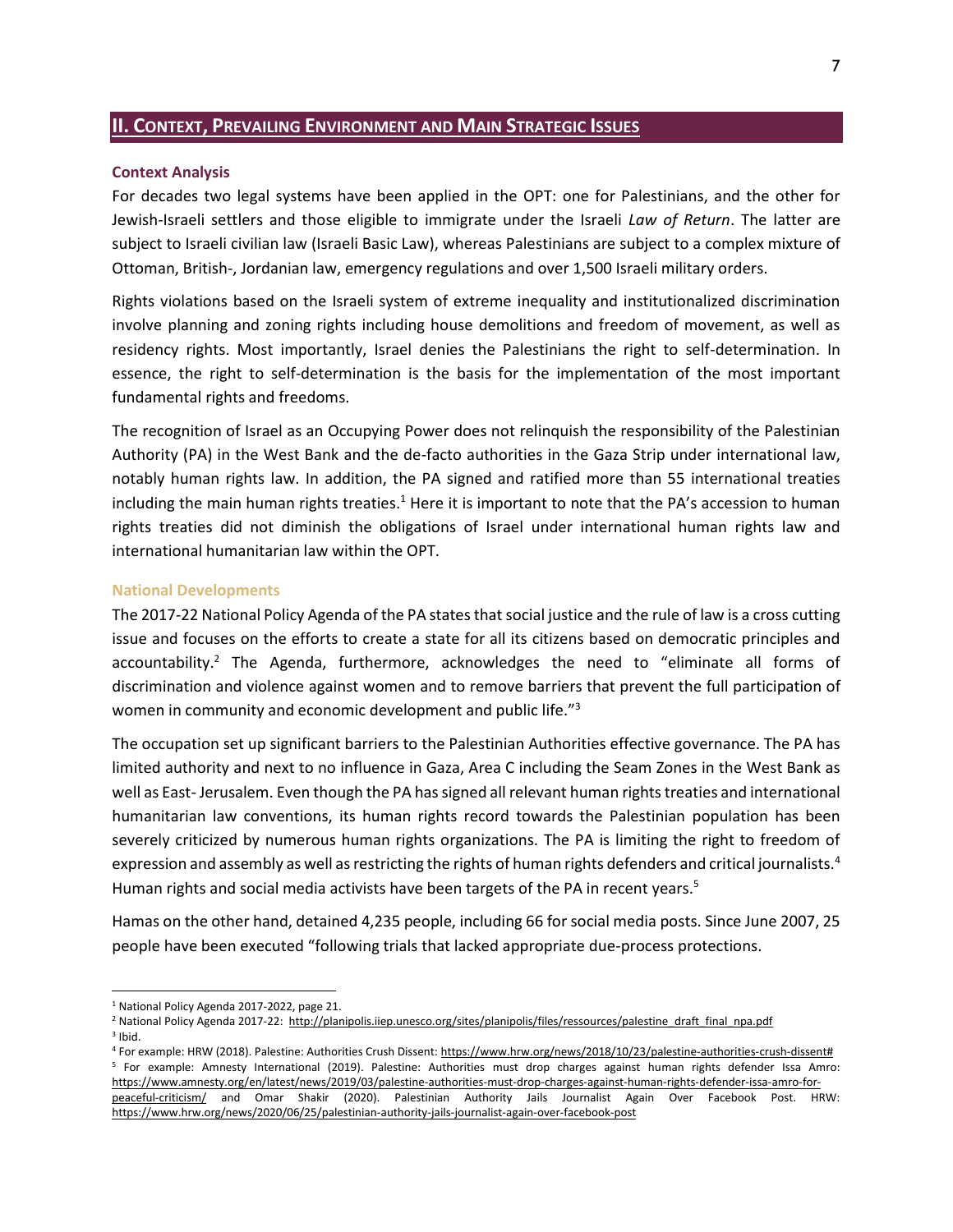The independency of the Palestinian judiciary is severely hampered by two presidential decrees issued by President Mahmoud Abbas in 2019<sup>6</sup> and recent developments from late last year in which the Palestinian High Judicial Council was dissolved, and several judges were forced to retirement.<sup>7</sup>

The dissolution, of the Palestinian Legislative Council (PLC) has resulted in the executive branch's exercise of law-making power by issuing decrees in violation of Article 43 of the Palestinian Basic Law, which restricts it to cases of necessity that cannot be delayed, and largely without community and political participation. In the Gaza Strip the de-facto government issues regulations that have affected public rights and freedoms.<sup>8</sup>

Parliamentary and presidential elections should be held every four years according to Palestinian law but have been delayed since 2010. Elections were announced to take place this year (2021) to restore the PLC but did not take place.<sup>9</sup>

### <span id="page-8-0"></span>**Women and Youth**

The current inclusion of women within institutional Palestinian politics in the West Bank and Gaza Strip remains limited. The PLC has a 20% quota of women, the PLO Executive Council has currently no women out of 15 members and out of the 16 governorates in the West Bank and Gaza, only the governorate of Ramallah has a female governor.<sup>10</sup> Similarly, the PA cabinet has three female ministers out of 22.<sup>11</sup> In addition, the average age of the cabinet members does not correspond by a large gap with the average age of the society.

Palestinian young people (aged 15-29) comprise almost one-third of the population and this demographic continues to grow rapidly.<sup>12</sup> About 20% of young people participate in community volunteer work; with around 7% participated in community development activities, about 5% in educational activities, 6% in fundraising activities, around 6% as members of sports clubs, 3% enrolled in civil and cultural associations, 1.5% of the youth belong to political parties or movements.<sup>13</sup>

Meaningful participation of women and youth is limited or often even excluded from both local and national formal and informal decision-making processes.

#### <span id="page-8-1"></span>**Palestinian Civil Society**

The number of Palestinian civil society organizations (CSOs) is estimated at 4,616 with a total of 42% in the West Bank, 31% in the Gaza Strip, 11% in East Jerusalem, and 14% outside of the OPT. Around 60%

<sup>6</sup> Palestinian Centre for Human Rights (2019). Palestinian President Undermines Judiciary Independence: <https://www.pchrgaza.org/en/palestinian-president-undermines-judiciary-independence/>

Palestinian Human Rights Organizations Council (2020). Independence of the Palestinian Judicial System: [https://www.aman](https://www.aman-palestine.org/en/activities/13487.html)[palestine.org/en/activities/13487.html](https://www.aman-palestine.org/en/activities/13487.html) 8 Ibid.

<sup>&</sup>lt;sup>9</sup> AlJazeera (2021). Uncertainty as Palestine's Abbas announces elections: [https://www.aljazeera.com/news/2021/1/17/uncertainty-as](https://www.aljazeera.com/news/2021/1/17/uncertainty-as-palestines-abbas-announces-elections)[palestines-abbas-announces-elections](https://www.aljazeera.com/news/2021/1/17/uncertainty-as-palestines-abbas-announces-elections)

<sup>&</sup>lt;sup>10</sup> Mapping Palestinian Politics (2020)[. https://ecfr.eu/special/mapping\\_palestinian\\_politics/executive\\_committee/](https://ecfr.eu/special/mapping_palestinian_politics/executive_committee/)

<sup>&</sup>lt;sup>11</sup> Yara Hawari (2019). The Political Marginalization of Palestinian Women in the West Bank. Al Shabaka.

<sup>12</sup> Palestinian Central Bureau of Statistics (2016). Palestinian Youth Survey of 2015.

<sup>13</sup> Talal Abu Rukba (2018), Fact Sheet on the Reality of Youth in Palestinian Society, The International Commission to Support Palestinians' Rights (ICSPR); Palestinian Central Bureau of Statistics, (2016) Palestinian Youth Survey of 2015.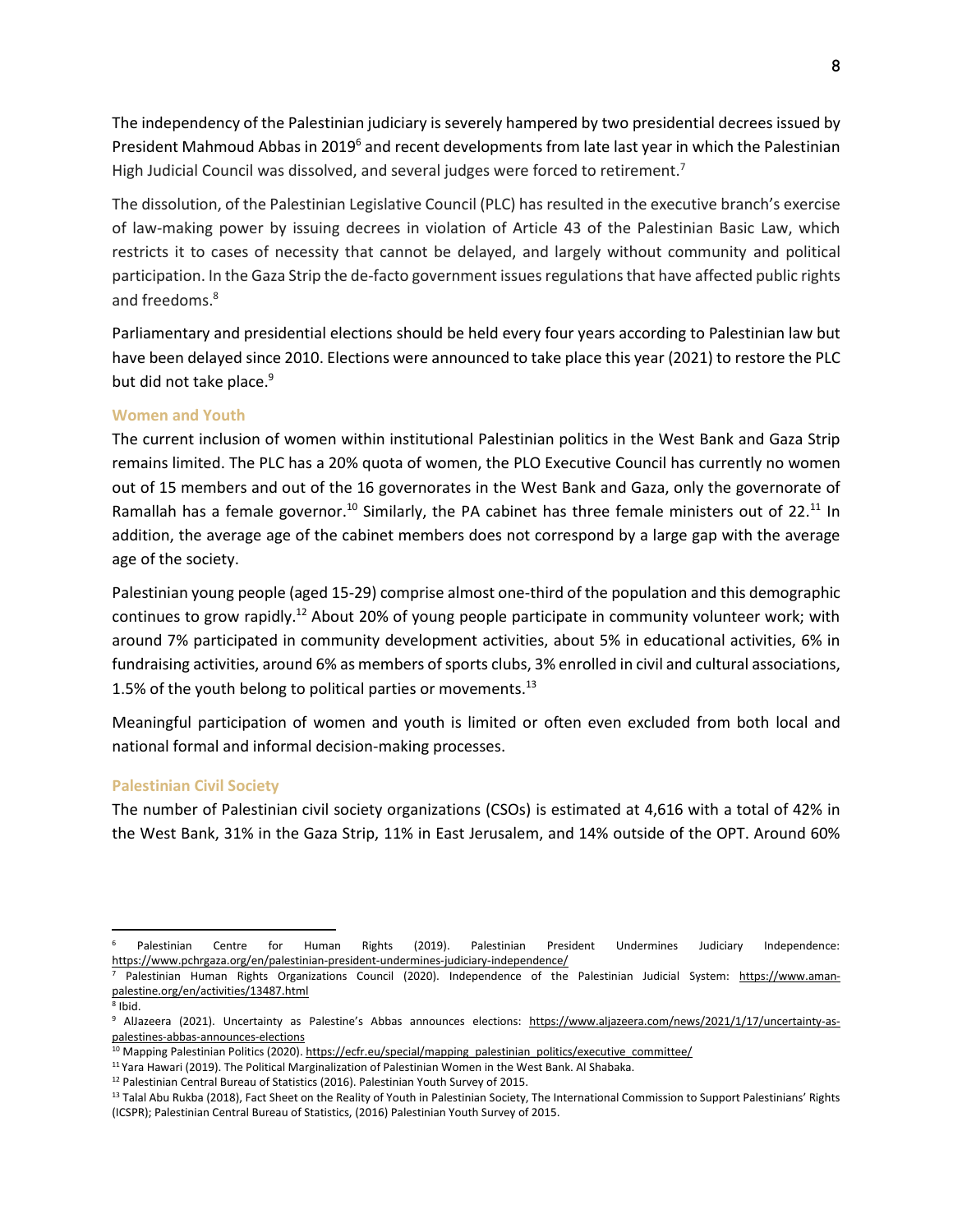classifies as grassroot organizations. Palestinian CSOs receive an estimated funding of one billion and 600 million dollars annually and provide more than 40,000 paid jobs. $14$ 

The protection gap stemming from the lack of efficient local or regional accountability mechanisms is challenged by international advocacy. International advocacy, among others seeks to raise awareness about the situation in the OPT in third party countries to increase political, diplomatic, or economic pressure on Israel to fulfil its international obligations and to adhere to the rule of law including international principles and norms.

However, Palestinian CSOs face growing difficulties in their work due to an environment of constraints, restrictions, and obstacles. While the PA adopts laws and policies to control these organizations and jeopardize their independence, Israel continues to attack CSOs, especially human rights organizations, to undermine their credibility and dry up their funding sources. Restrictions are experienced differently depending on the geographical context, type of organization and the nature of their work. Israel does not tolerate any objection to its system of control and tries to silence intentional as well Israeli and Palestinian CSOs who uphold international law and the rights of Palestinians.

#### <span id="page-9-0"></span>**MIFTAH INTERNAL ENVIRONMENT**

The assessment of MIFTAH's accomplishments over the years clearly shows that it has accumulated and maintained much **strength** and abundant human and physical assets, which have rendered it to become a leading Palestinian organization that tackles accountability and social justice issues. At the same time, the assessment depicted some internal challenges (**weaknesses**) that need to be addressed. Both, internal strengths and weaknesses are outlined in the following table:

| <b>Strengths</b>                                  | <b>Weaknesses</b>                                     |
|---------------------------------------------------|-------------------------------------------------------|
| Well-known, respected and accountable and         | Confusion in MIFTAH identity                          |
| transparent organization                          | Gap between the BoD and the staff                     |
| Maintains independence and objectivity            | Society's perception of MIFTAH as a feminist          |
| Social justice oriented                           | organization                                          |
| Enlightened, open, democratic discourse           | Limited vision regarding the Palestinian Narrative    |
| The board of directors is composed of respected   | Program                                               |
| members of the Palestinian society                | Limited follow-up on recommendation of general        |
| Geographical outreach (West Bank including        | policy meetings                                       |
| Jerusalem and Gaza)                               | Weak information management system                    |
| Internal system and procedures                    | Limited staff capacities in specific programmatic     |
| Professional staff                                | interventions                                         |
| Diversified fund                                  | Outsourcing of MIFTAH studies, research and           |
| Diverse, needs-based programs and interventions   | publications                                          |
| Accumulated successes and achievements feed into  | Modest promotion of MIFTAH's work through media       |
| the interventions                                 | Limited follow-up, monitoring and evaluation of field |
| Ability to reach and influence decision makers    | work                                                  |
| Source of information for publications, manuals,  | BoD's do not represent the organization's             |
| documentations especially in financial sphere and | geographical outreach Administrative and routine      |
| budget                                            | procedures consume a lot of time                      |
| ECOSOC membership                                 | Absence of a full fledge Gaza branch                  |

<sup>14</sup>Ashraf Sukar, Ahd Jaradat (2020) Civil Society Organizations and Palestinian Youth: Challenges of the Role, The Palestinian Centre for Policy Research and Strategic Studies - Masarat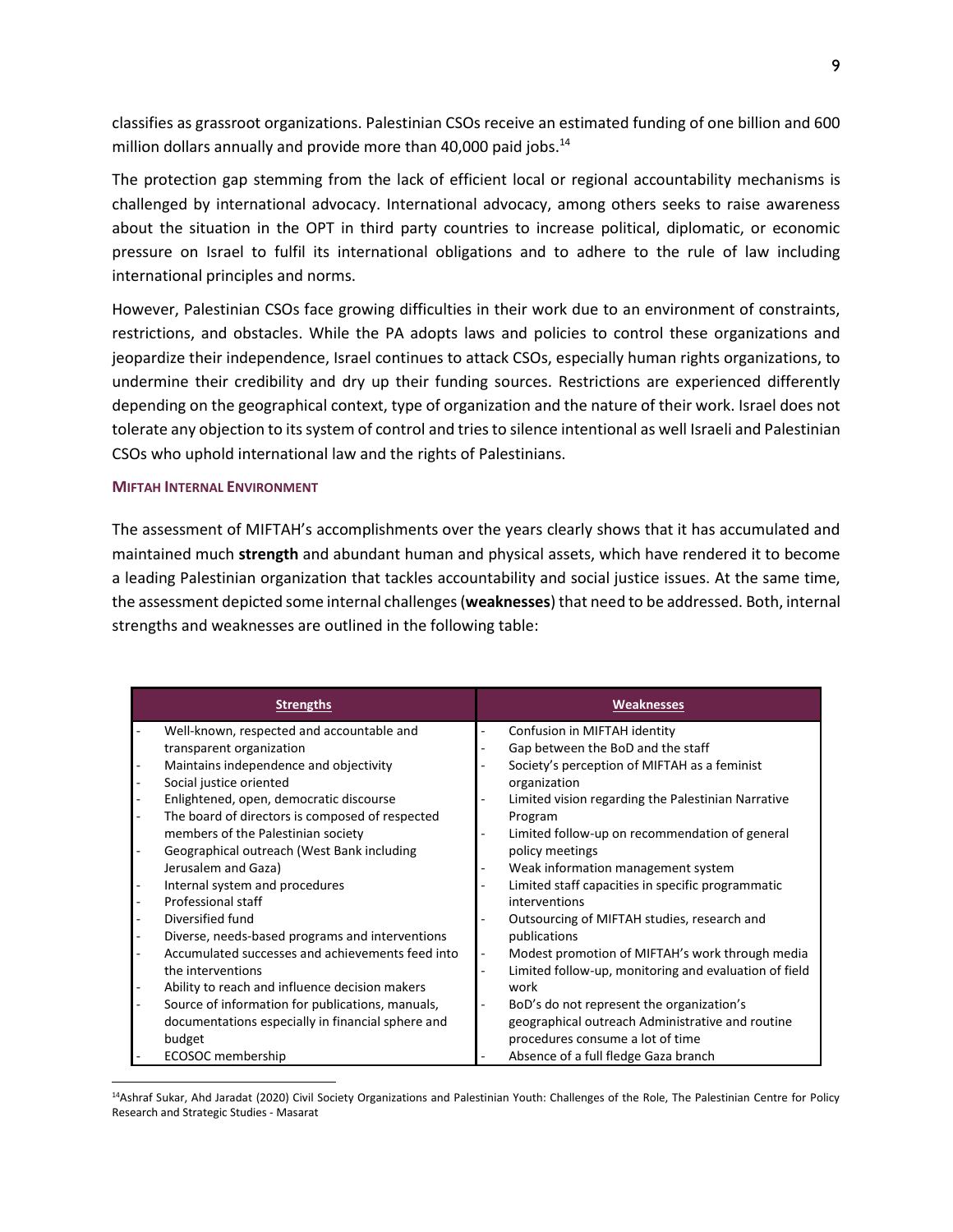| <b>Strengths</b>                       | <b>Weaknesses</b> |
|----------------------------------------|-------------------|
| Good male-female balance in staff<br>- |                   |

### <span id="page-10-0"></span>**MIFTAH EXTERNAL ENVIRONMENT**

The prevailing external conditions provide new **opportunities** for MIFTAH yet pose some **challenges/threats**. The most important are presented in the following table:

| <b>Opportunities</b>                                                                                                                                                                                                                                                                                                                                                                                            | <b>Challenges/Threats</b>                                                                                                                                                                                                                                                                                                                                                                                                                                                                                                                                                                                                                                          |
|-----------------------------------------------------------------------------------------------------------------------------------------------------------------------------------------------------------------------------------------------------------------------------------------------------------------------------------------------------------------------------------------------------------------|--------------------------------------------------------------------------------------------------------------------------------------------------------------------------------------------------------------------------------------------------------------------------------------------------------------------------------------------------------------------------------------------------------------------------------------------------------------------------------------------------------------------------------------------------------------------------------------------------------------------------------------------------------------------|
| Abundance of information and research<br>Enhanced incubation and sponsorship of public<br>dialogue<br>Reform of public and state organizations<br>Spreading the developed Palestinian narrative by<br>deploying social media<br>Arising and pressing social and political issues which<br>MIFTAH can tackle<br>Networking and spreading MIFTAH's vision within<br>relevant platforms<br>Diversification of fund | The occupation and the political situation<br>$\overline{a}$<br>Internal Palestinian issues especially the division and<br>٠<br>absence of a PLC<br>Fragmentation of the Palestinian society<br>The decline of local sources of fund<br>٠<br>Limited rule of law and the rise of<br>÷<br>conservative/patriarchal societal forces<br>NGO monitor and similar organizations<br>$\overline{\phantom{a}}$<br>Conditional funding and the shrinking spaces for the<br>$\overline{\phantom{a}}$<br>Palestinian civil society<br>Escalation in PA restrictions of Palestinian Civil<br>Society Organizations.<br>COVID-19 and similar pandemics and natural<br>disasters |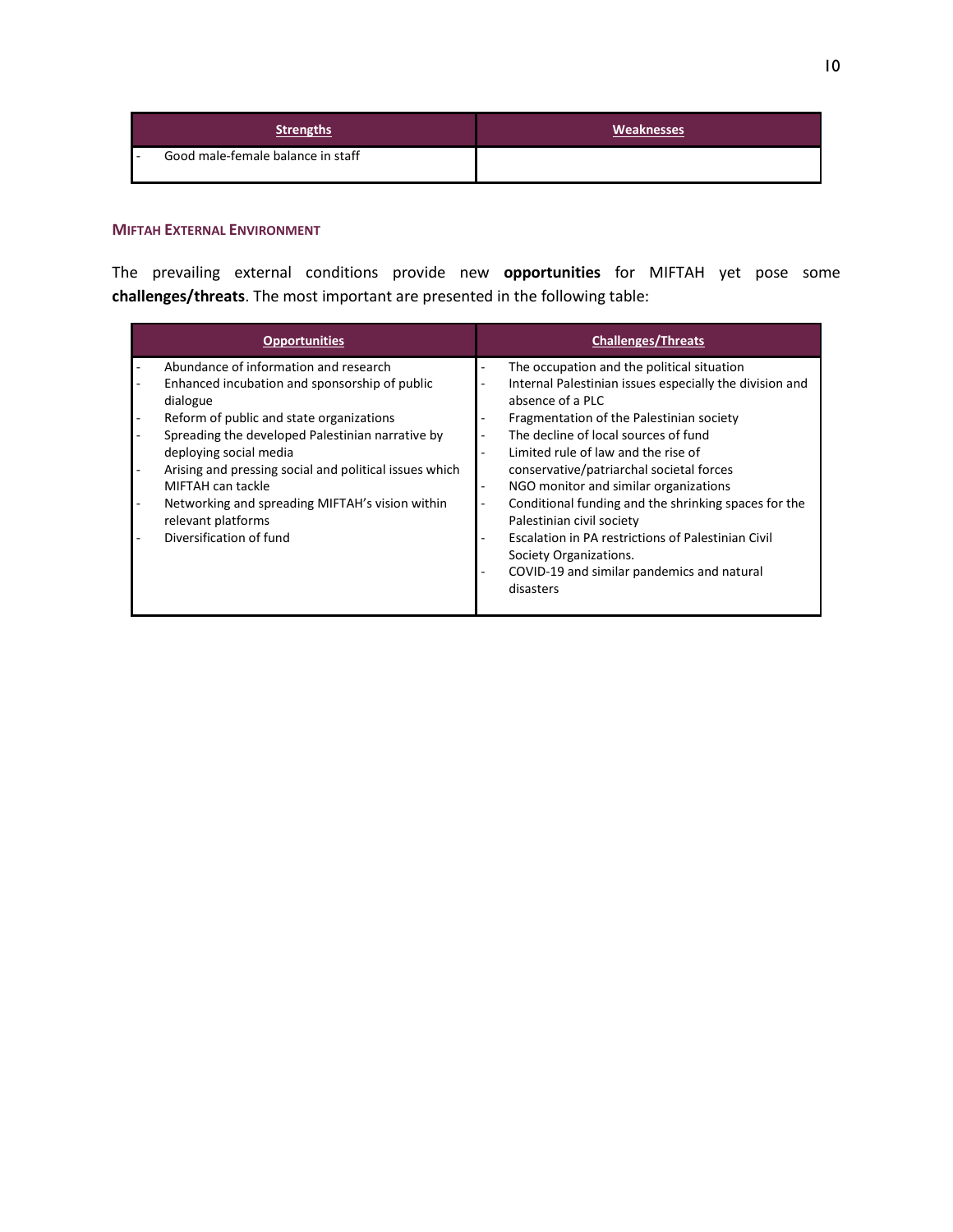#### <span id="page-11-0"></span>**MAIN STRATEGIC ISSUES**

Based on its analyses and understanding of the context and the prevailing internal and external environment, MIFTAH will focus during the coming five years on tackling the following main strategic issues:

- 1. Fortifying a platform for policy dialogue
- 2. Promoting the Palestinian narrative on international level
- 3. Further institutionalization and development of MIFTAH and its cadre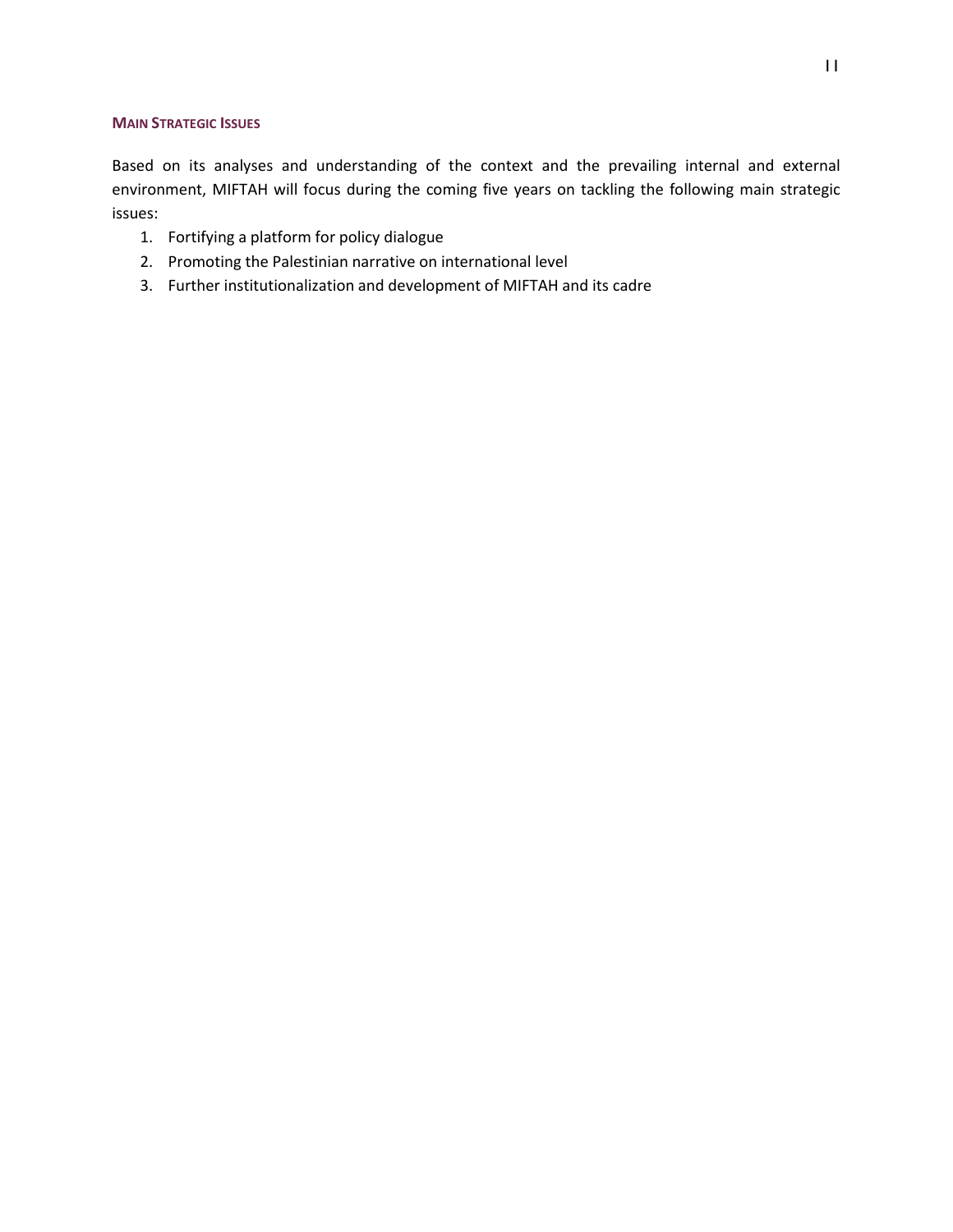## <span id="page-12-0"></span>**III. MIFTAH STRATEGIC DIRECTION**

#### <span id="page-12-1"></span>**MIFTAH VISION**

A sovereign, independent, democratic, tolerant and inclusive Palestinian state, which grants Palestinians their basic rights, preserves their dignity, and enjoys international recognition and respect

#### <span id="page-12-2"></span>**MISSION STATEMENT**

Established in 1998, MIFTAH seeks to promote the principles of democracy and good governance within various components of Palestinian society; it further seeks to engage local and international public opinion and official circles on the Palestinian cause. To that end, MIFTAH adopts the mechanisms of an active and in-depth dialogue, the free flow of information and ideas, as well as local and international networking

#### <span id="page-12-3"></span>**MIFTAH CORE VALUES**

- ➢ Transparency
- ➢ Accountability
- ➢ Credibility
- ➢ Integrity
- ➢ Objectivity
- ➢ Independence
- $\triangleright$  Professionalism and work ethics
- $\triangleright$  Participation and inclusiveness
- ➢ Nondiscrimination
- $\triangleright$  Equality and Gender responsiveness

#### <span id="page-12-4"></span>**STRATEGIC GOAL AND OBJECTIVES**

#### **Strategic Goal**

To contribute to enacting the rule of law and realizing the Palestinian aspiration of self-determination and independence.

#### **Specific Objectives**

In the coming five years, MIFTAH will strive to achieve the following strategic objectives:

Specific Objective 1: Enhanced policies and practices in line with civil rights and social justice in Palestine

Specific Objective 2: Enhanced promotion of the Palestinian narrative at the international level

Specific Objective 3: Improved effective institutional and human capacity development at Miftah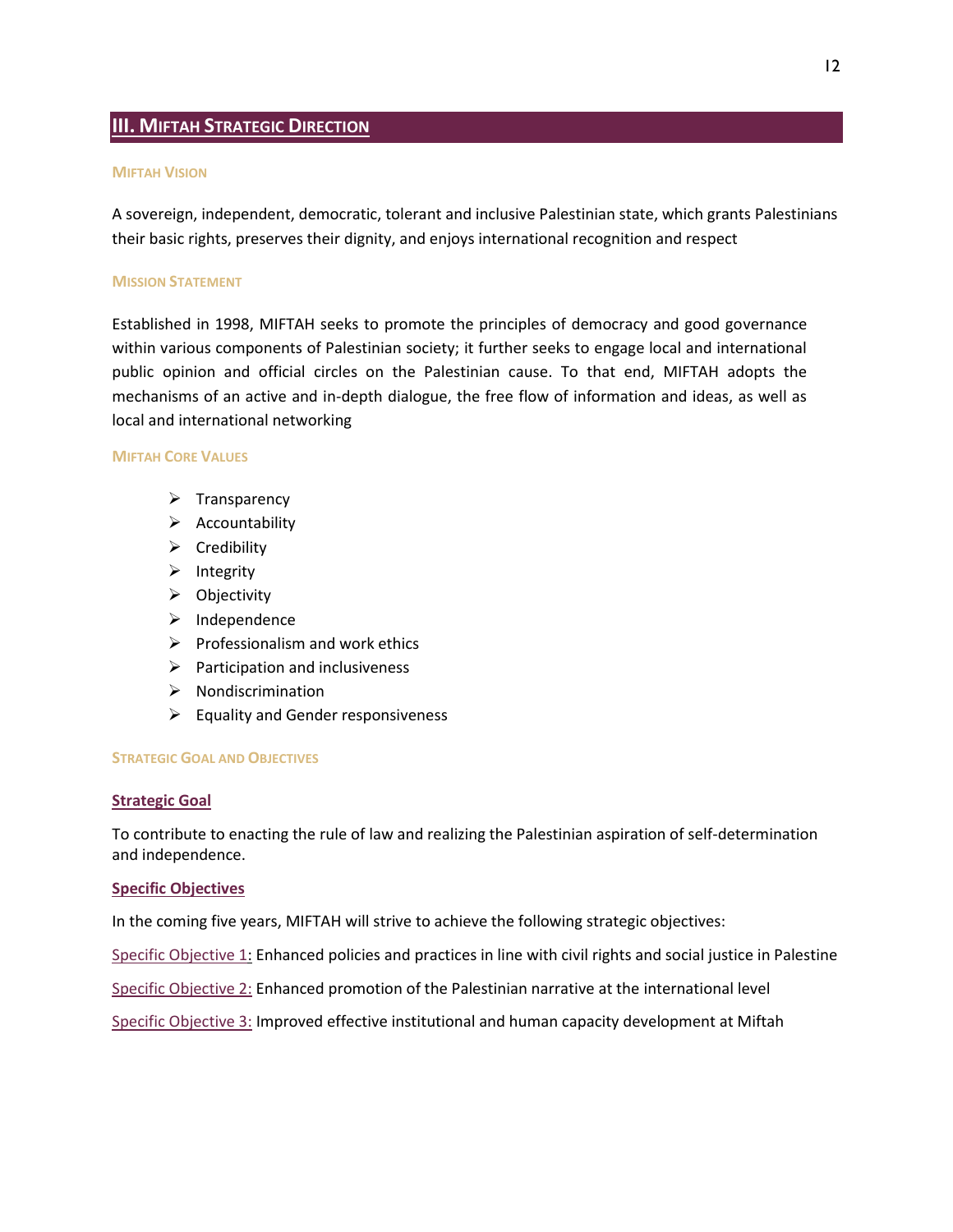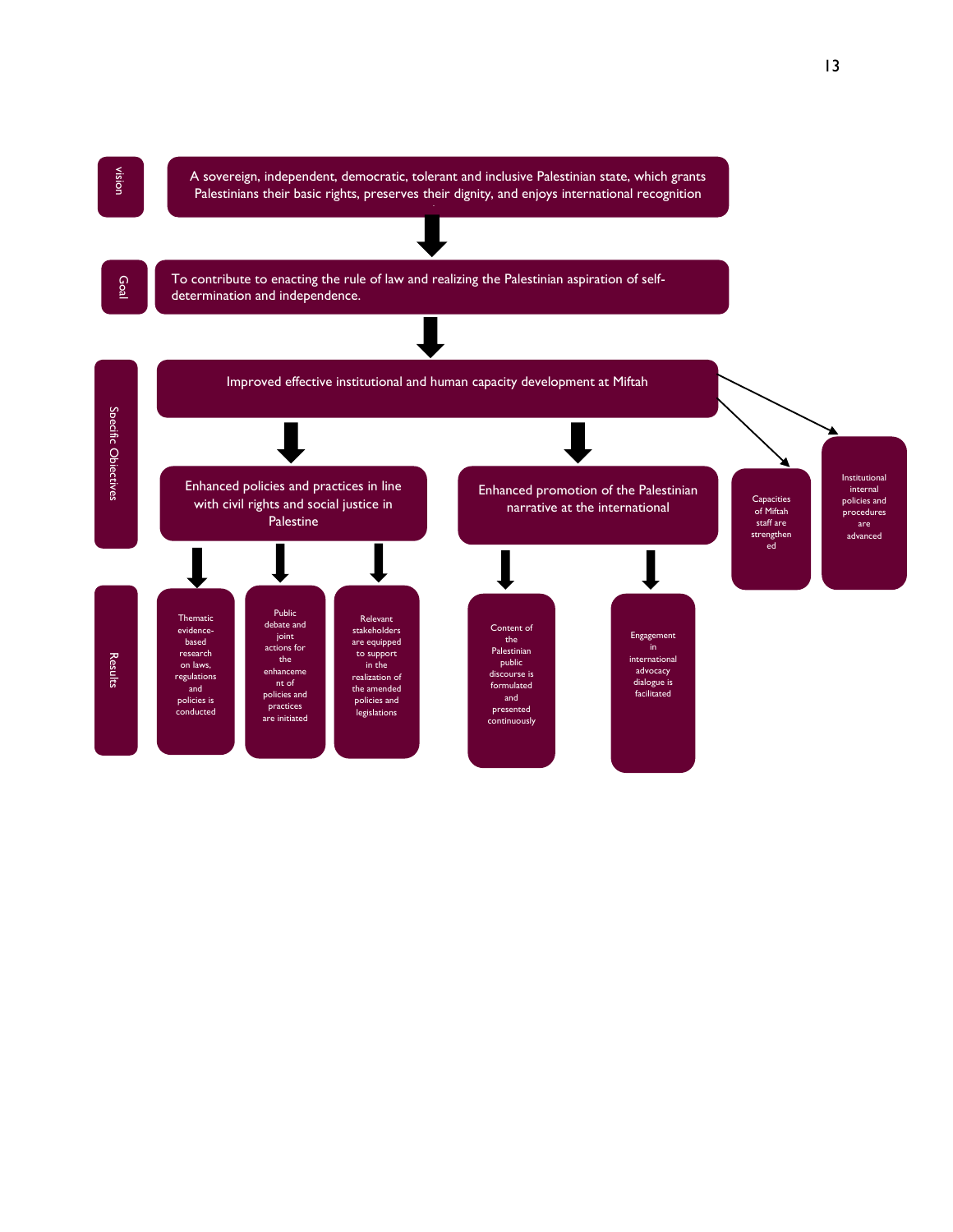## <span id="page-14-0"></span>**IV. MIFTAH SCOPE OF WORK AND PROGRAMS**

#### <span id="page-14-1"></span>**MIFTAH Scope of Work and Programs**

MIFTAH is an independent Palestinian civil society institution committed to fostering the principles of democracy and effective dialogue. MIFTAH is dedicated to Palestinian nation-building and empowerment on the basis of the principles of democracy, human rights, rule of law, and participatory governance.

MIFTAH seeks to promote the principles of democracy and good governance within various components of Palestinian society; it further seeks to engage local and international public opinion and official circles on the Palestinian cause. To that end, MIFTAH adopts the mechanisms of an active and in-depth dialogue, the free flow of information and ideas, as well as local and international networking.

#### **MIFTAH Programs**

To achieve the strategic goal, MIFTAH will work within two main programs: Good Governance and Democracy AND Communication and Public Diplomacy. The programs' interventions will be highly interrelated to facilitate cohesion within MIFTAH's work while concentrating on key areas, mainly democracy, good governance, rule of law, public diplomacy, and human rights.

For each program, the corresponding objectives and approaches outlined below provide guidance and the basis for actions.

#### **1. Good Governance and Democracy Program:**

The Good Governance and Democracy Program works towards enhancing policies and practices in line with civil rights and social justice in Palestine. Here, MIFTAH will work on identifying pressing key policies and laws that need amendments, reform or formulation of new policies and legislations. These policies and legislations will be revisited based on international human rights conventions and MIFTAH's core values. This program will rely on three main pathways: fostering national dialogue and policy formulation, research and documentation, and empowerment of MIFTAH's constituencies (mainly youth and women).

Fostering national dialogue will include the facilitation of public meetings, and key figures dialogue in order to tackle the shortcomings of the identified policies and laws. The platform will be joined by representatives of the Palestinian society be they on official and decision-making level, private sector, relevant CSOs and CBOs, and political parties. The platform will serve as an opportunity for these various forces to discuss the policies and laws to present forth suggestions and modifications when applicable. These modifications will be based on prior research and mapping conducted by MIFTAH.

To identify the gaps in the applied policies and legislations and provide reform policy recommendations, MIFTAH will conduct thematic evidence-based research on laws, regulations and policies. This evidence will set the basis for the dialogue, contribute to policy formulation and support joint advocacy efforts with networks and coalitions at the national, regional and international level.

MIFTAH will also work on empowering relevant stakeholders to institutionalize the adopted policies and procedures. MIFTAH will target youth and women to enhance their political participation with focus on elections and enhance their civic engagement in spreading democratic values. Additionally, MIFTAH will continue to support civil servants to institutionalize the adopted policies and procedures.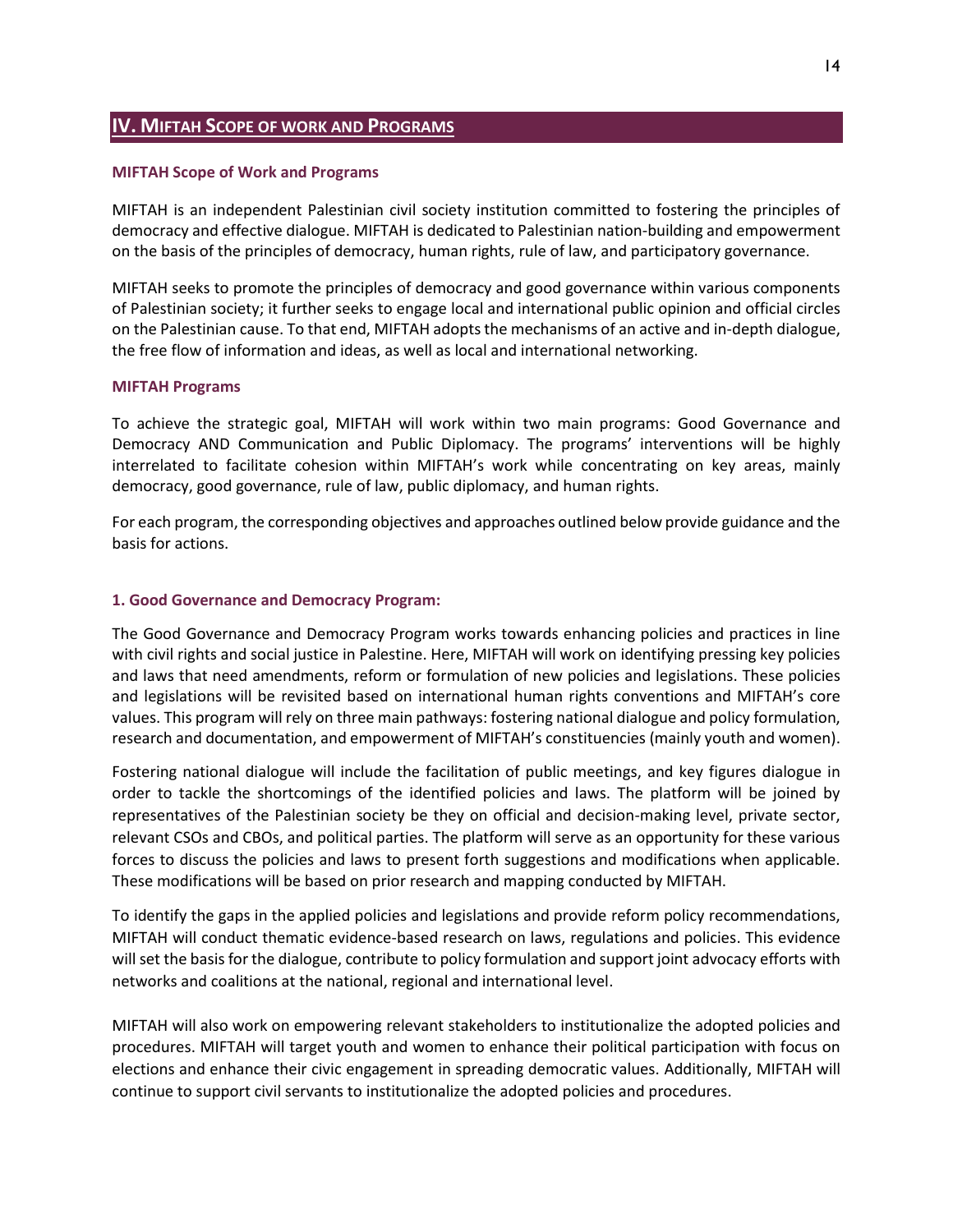### *Main interventions under this program are:*

- 1. Conduct analytical research, financial analysis, reviews and opinion polls of different policies, laws and services.
- 2. Generate needed content and use media to reflect the findings and the data collected.
- 3. Open national dialogue with relevant stakeholders to reach consensus on proposed policies and procedures.
- 4. Provide capacity building opportunities for youth and women (and other relevant stakeholders) to support in the realization of the amended policies and legislations

## **2. Communication and Public Diplomacy Program:**

The program aims at an enhanced promotion of the Palestinian narrative at the international level. Through this program, MIFTAH will work on two main pathways: continuously develop, formulate, and present content of the Palestinian public discourse on the ongoing political situation; while the second pathway focuses on engaging in international advocacy. The formulation of the content will rely on international law that clearly illustrates the violations committed against the Palestinian people and does not compromise the basic human rights or the Palestinian aspiration for self-determination and independence. Through its already established relations in the international arena as well as the accessibility to international media outlets, MIFTAH will facilitate its engagement with the international community with the overall aim of raising their awareness regarding the issue of Palestine and motivating them to take actions.

### *Main interventions under this program are:*

- 1. Continuously develop and formulate public diplomacy content in addition to the development of oral and written statements and positions.
- 2. Deploy different social media outlets to disseminate the developed content
- 3. Facilitate the dissemination of the narrative through international platforms, exchange visits and camps as well as receiving international delegations
- 4. Conduct policy meetings (briefings) with diplomatic missions and delegates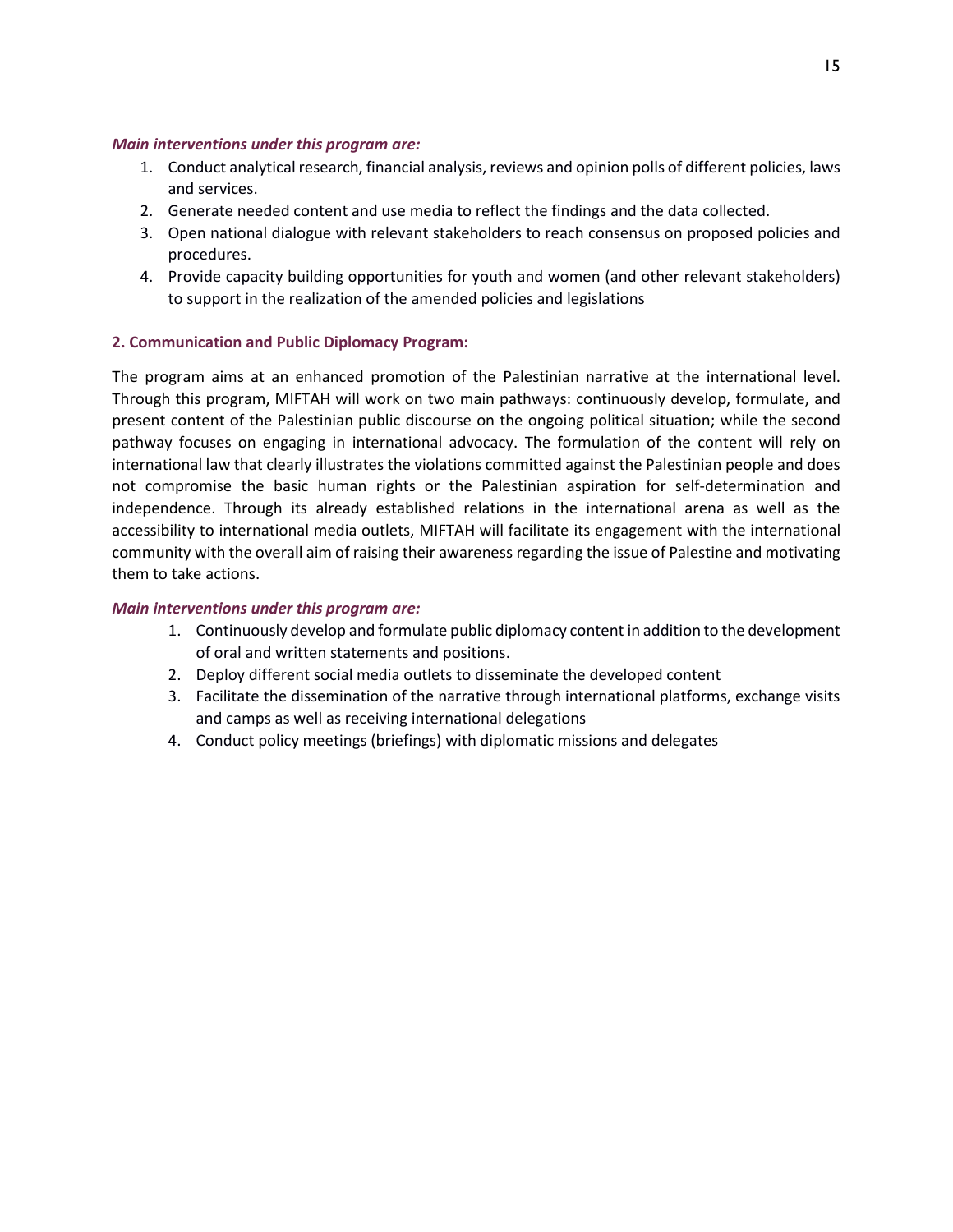## **Stakeholders Analysis**

| International<br>partners               | Type of<br>relationship                                                   | Common/mutual<br>activities                                                                                                                                                                                                                                     | Assessment<br><sub>of</sub><br>current working                                                                             | Assessment of<br>partnership in            | Recommendations                                                                                                                                                                            |
|-----------------------------------------|---------------------------------------------------------------------------|-----------------------------------------------------------------------------------------------------------------------------------------------------------------------------------------------------------------------------------------------------------------|----------------------------------------------------------------------------------------------------------------------------|--------------------------------------------|--------------------------------------------------------------------------------------------------------------------------------------------------------------------------------------------|
|                                         |                                                                           |                                                                                                                                                                                                                                                                 | relationship                                                                                                               | general                                    |                                                                                                                                                                                            |
| Donors-<br><b>Governments</b><br>and EU | Funding<br>partnership                                                    | Funding and<br>participating in<br>MIFTAH's events                                                                                                                                                                                                              | Collaboration<br>and support                                                                                               | Good                                       | Maintain open channels<br>of communication and<br>request longer term<br>funding and support.<br>Request their support<br>in MIFTAH's efforts in<br>promoting the<br>Palestinian narrative |
| <b>Donors-UN</b><br>agencies            | Funding and<br>partnership                                                | Joint advocacy events<br>at the international<br>and regional<br>platforms,<br>support MIFTAH's<br>representation and<br>participation in<br>regional and<br>international events:<br>CSW, HRC, etc.                                                            | Partnership and<br>cooperation                                                                                             | Very Good                                  | Expand collaboration in<br>MIFTAH's efforts for<br>the promotion of the<br>Palestinian narrative                                                                                           |
| <b>INGOS</b>                            | Funding and<br>Partnership                                                | Joint advocacy<br>events, campaigning<br>nationally, and<br>internationally<br>including advocacy<br>trips and meetings<br>with<br>parliamentarians.<br>Enhancing the civic<br>space for Palestinian<br>organizations through<br>joint statements,<br>positions | Partnership and                                                                                                            | Very good                                  | Engagement in<br>MIFTAH's efforts in the<br>promotion of the<br>Palestinian narrative.                                                                                                     |
| <b>Local Partners</b>                   | Type of<br>relationship                                                   | Common/mutual<br><b>activities</b>                                                                                                                                                                                                                              | Assessment of<br>current working<br>relationship                                                                           | Assessment of<br>partnership in<br>general | Recommendations                                                                                                                                                                            |
| <b>PA Institutions</b>                  | Target of our<br>advocacy<br>work and part<br>of the national<br>dialogue | Accountability,<br>capacity building and<br>dialogue                                                                                                                                                                                                            | MIFTAH enjoys<br>a good<br>relationship<br>with PA<br>institutions<br>especially with<br>those within the<br>social sector | Good                                       | Continue support<br>institutions and<br>ministries within the<br>social sector and others<br>that are relevant to<br>MIFTAH's interventions                                                |
| Palestinian like-<br>minded CSOs        | Networking<br>and<br>partnership                                          | Dialogue,<br>campaigning and<br>advocacy initiatives<br>nationally and<br>internationally                                                                                                                                                                       | MIFTAH leads in<br>advancing<br>policy<br>formulation and<br>fostering<br>dialogue                                         | Very good                                  | Reaching consensus on<br>women issues in<br>lobbying and<br>campaigning; PSL,<br>Family Protection,<br>gender equality in<br>elections                                                     |
| Palestinian<br><b>Political Parties</b> | Leftist:<br>Indirect<br>beneficiaries,                                    | Dialogue and capacity<br>building (youth and<br>women cadres)                                                                                                                                                                                                   | Engagement in<br>dialogue and<br>capacity                                                                                  | Good                                       | Getting clear positions<br>from these parties in<br>support and adoption<br>of policy                                                                                                      |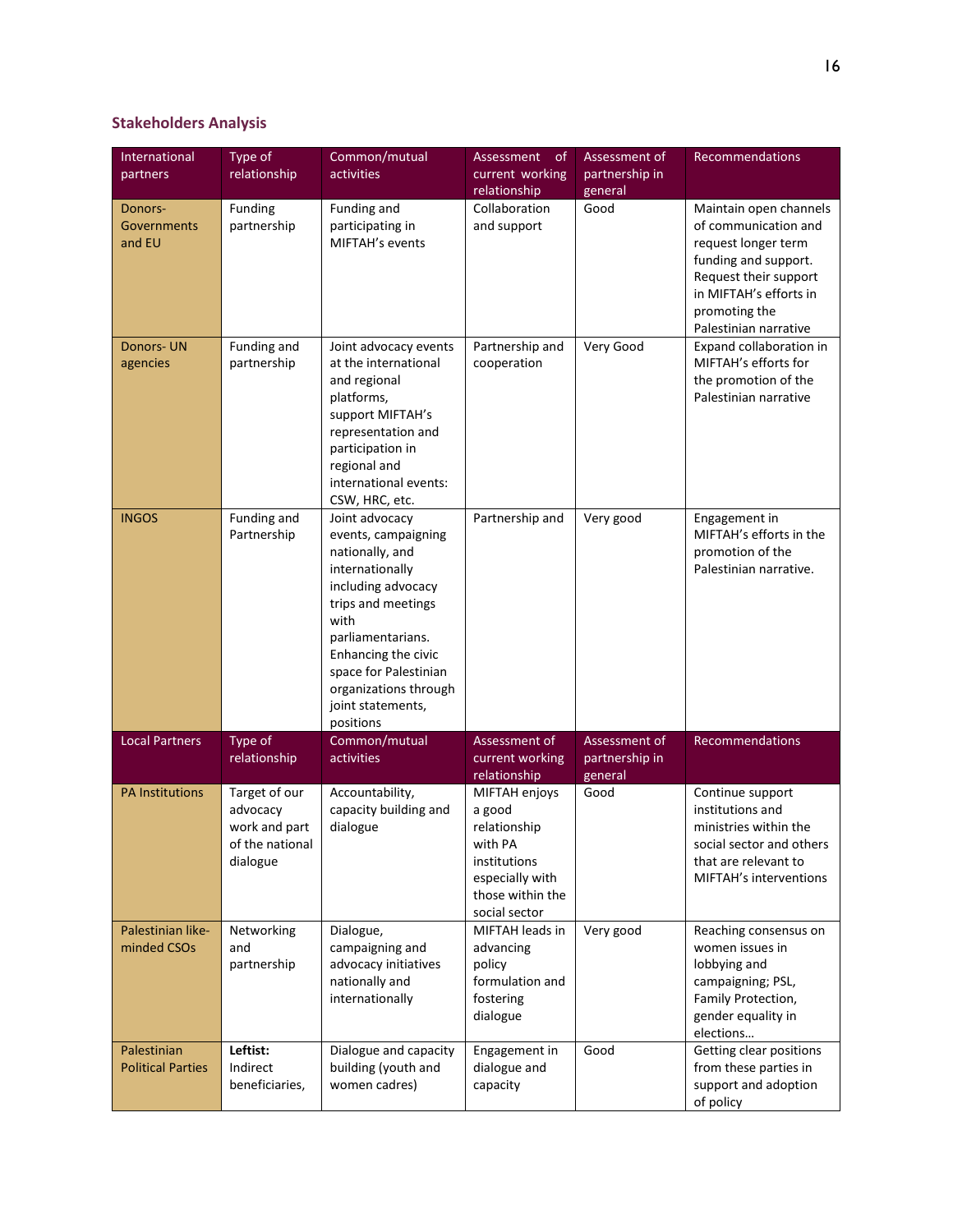|                                                           | recipients,<br>supporters                                                                       |                                                                                                  | building<br>interventions.                                                                                                       |           | recommendations and<br>reform of legislations                                                                                                   |
|-----------------------------------------------------------|-------------------------------------------------------------------------------------------------|--------------------------------------------------------------------------------------------------|----------------------------------------------------------------------------------------------------------------------------------|-----------|-------------------------------------------------------------------------------------------------------------------------------------------------|
|                                                           |                                                                                                 |                                                                                                  | Joint positions<br>and statements                                                                                                |           |                                                                                                                                                 |
|                                                           | <b>Right wing</b><br>and<br>fundamentali<br>sts:<br>Blockers,<br>targets of<br>advocacy<br>work | Dialogue and<br>campaigning                                                                      | Engagement in<br>dialogue<br>Not responsive<br>to campaigning                                                                    | Neutral   | Establishing new entry<br>points within these<br>parties.                                                                                       |
| Palestinian<br><b>CBOs</b>                                | <b>Beneficiaries</b>                                                                            | <b>Empowerment and</b><br>capacity building                                                      | There is a<br>minimal<br>relationship and<br>limited to<br>capacity<br>building since<br><b>MIFTAH</b> works<br>on policy level. | Weak      | Activate their role in<br>enhancing the social<br>dialogue at the<br>community level.                                                           |
| Feminist<br>coalitions<br>(Amal, Karama,<br>1325)         | Membership,<br>networking<br>and supporter                                                      | Advocacy, capacity<br>building, strategic<br>planning.                                           | Collaboration<br>and agreement<br>on shared<br>principles;<br>equality,<br>combating<br>violence, civil<br>legislations          | Very good | Engagement of young<br>generation in leading<br>the coalitions.                                                                                 |
| <b>Private sector</b>                                     | Donor                                                                                           | -----                                                                                            |                                                                                                                                  | Weak      | To activate their<br>engagement in the<br>policy dialogue and<br>policy formulation<br>based on social justice<br>and social<br>responsibility. |
| Marginalized<br>segments of the<br>Palestinian<br>society | <b>Beneficiaries</b>                                                                            | evidence<br>Collecting<br>and documentation of<br>violations<br>for<br>the<br>policy formulation | Addressing<br>focused<br>interventions<br>responsive to<br>their priorities.                                                     | Very Good | Support their<br>engagement as<br>community forces in<br>social dialogues.                                                                      |
| Palestinian<br>unions                                     | <b>Beneficiaries</b>                                                                            | Campaigning and<br>capacity building,                                                            | Requires further<br>enhancement to<br>serve MIFTAH's<br>strategic<br>objectives                                                  | Good      | To share the adopted<br>policy proposals among<br>their constituencies.                                                                         |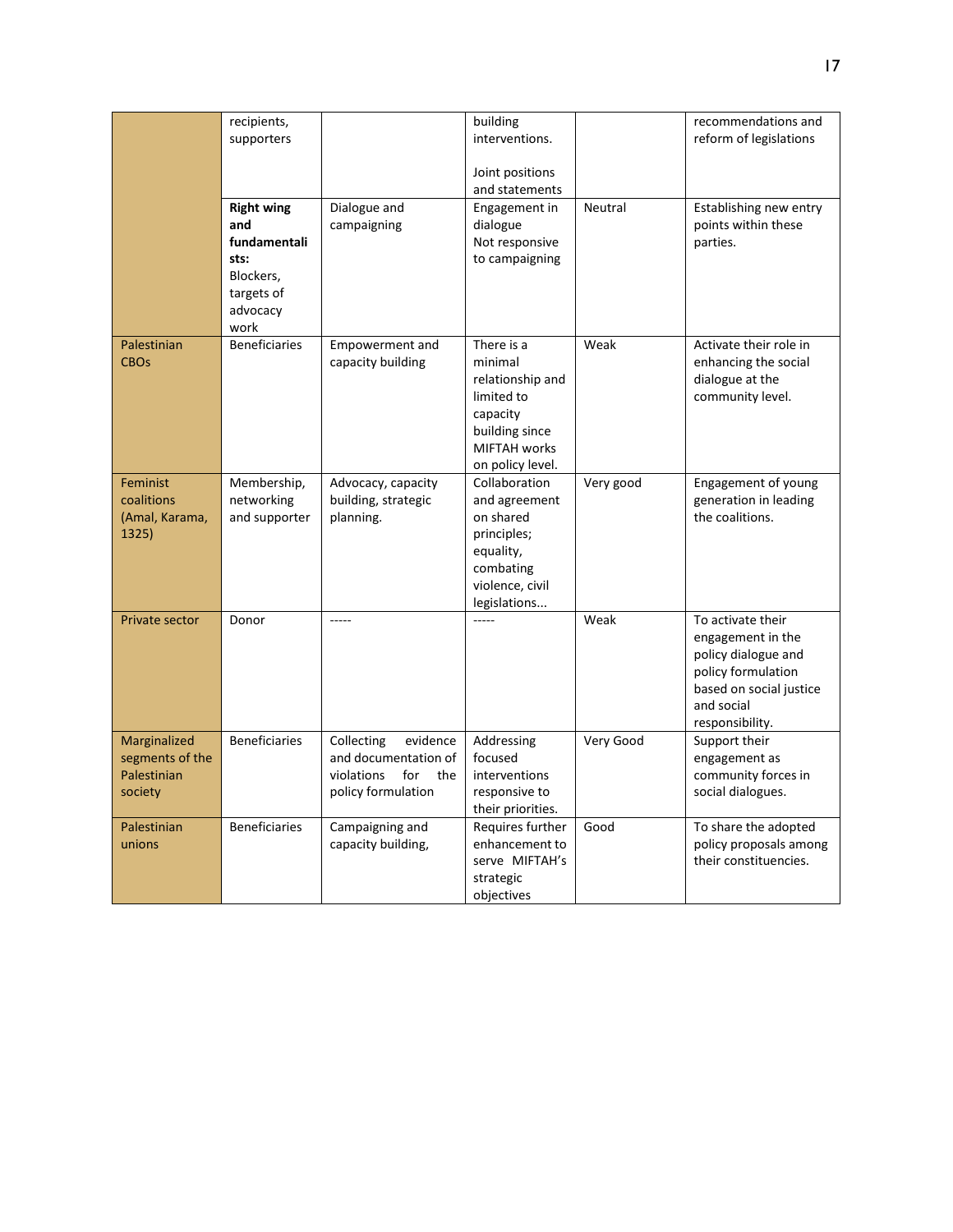### <span id="page-18-0"></span>**Restructuring of Miftah**

As part of the planning for the Strategic Plan, a modified organizational structure for MIFTAH has been developed, through which functions and responsibilities are streamlined, ensuring smooth and efficient implementation of the plan and facilitating communication in and between the two programs and their units. The revised organizational chart is presented below: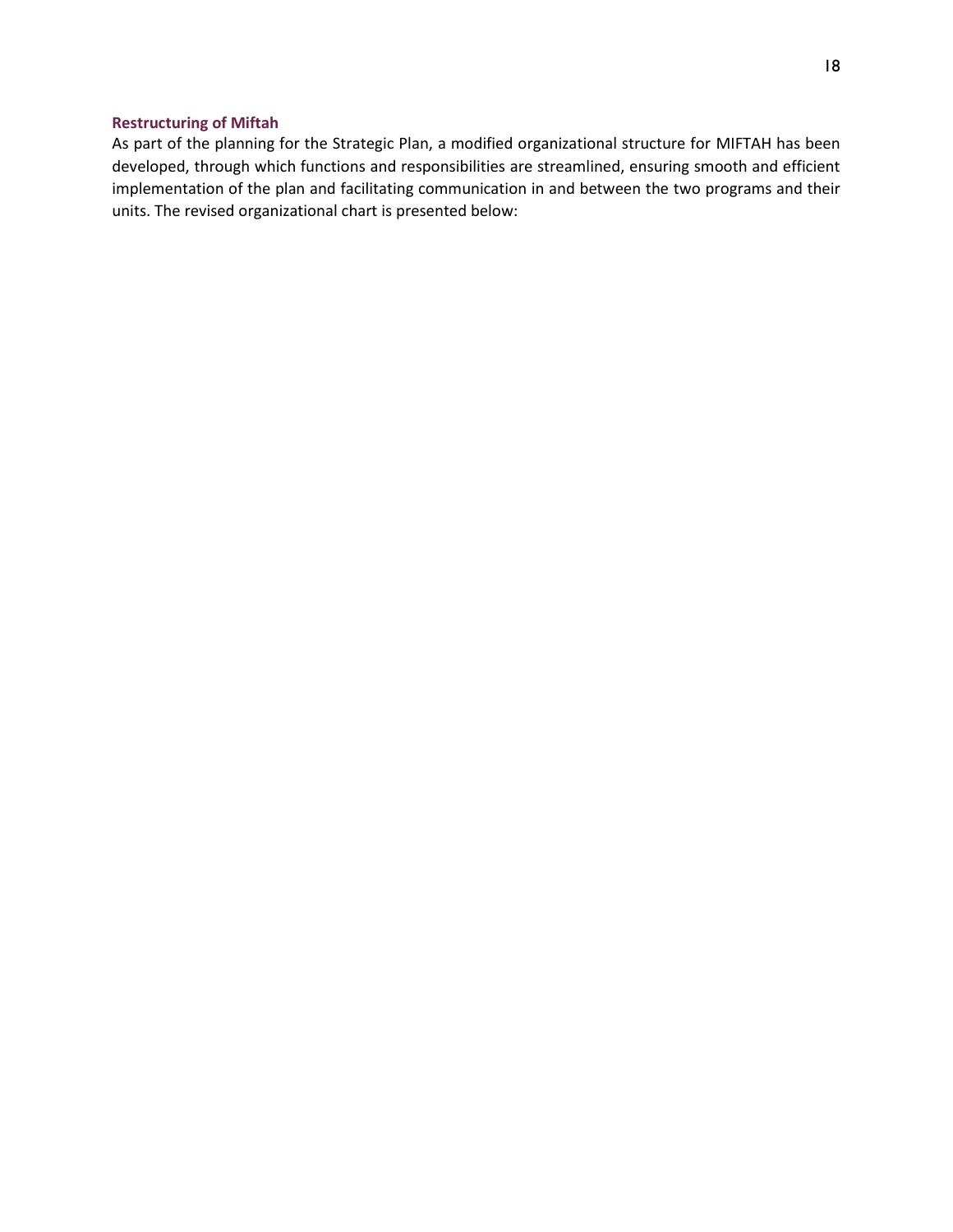MIFTAH Modified Organization Structure

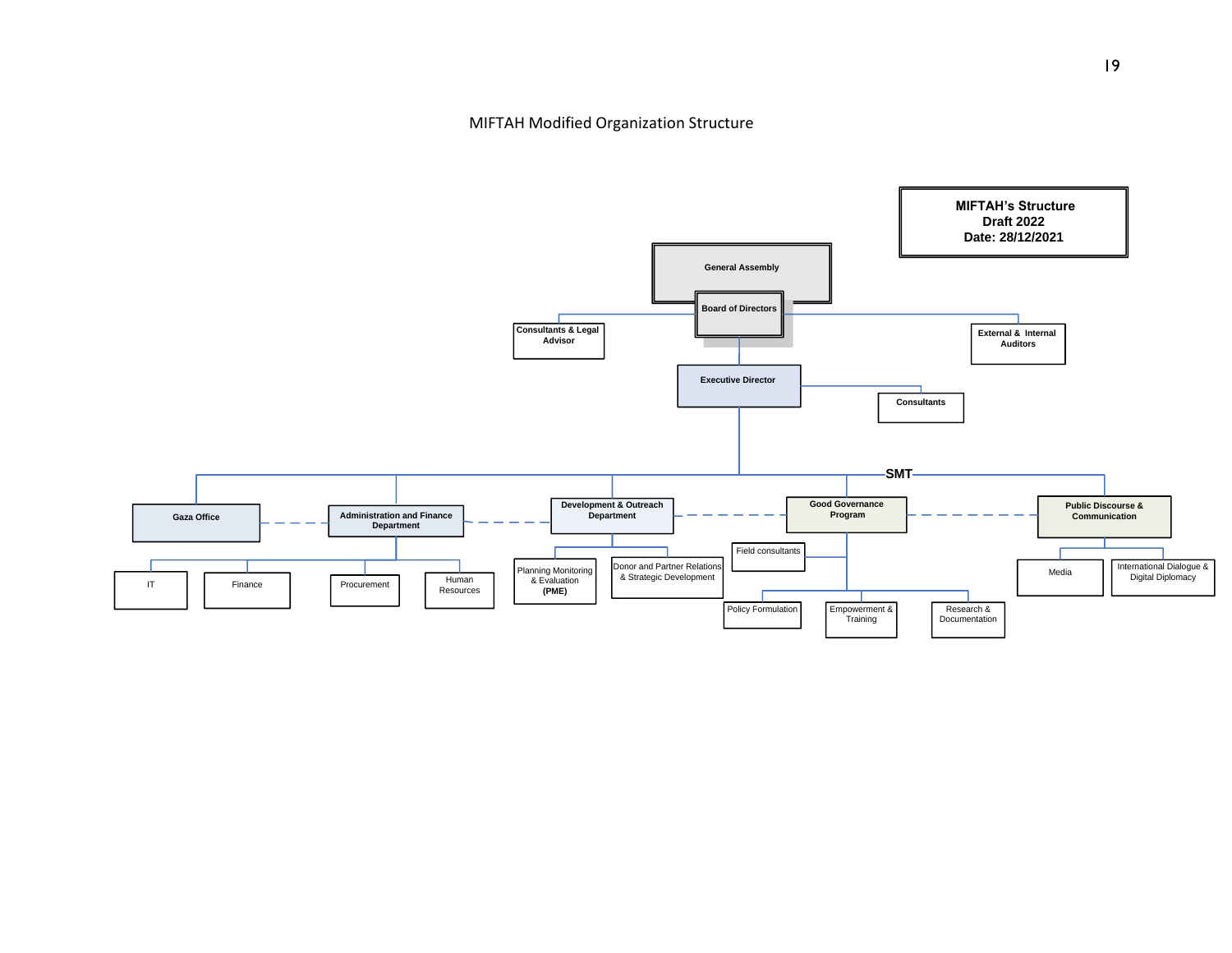## <span id="page-20-0"></span>**V. RISK MANAGEMENT FRAMEWORK**

Risk analysis involves consideration of the causes and sources of risk, their negative and positive consequences, and the likelihood that those consequences can occur. Factors that affect consequences and likelihood should be identified. Risk is analyzed by determining consequences and their likelihood, and other attributes of the risk. An event can have multiple consequences and can affect multiple objectives.

## **Data source**

The risk analysis process uses data and information from the following non-exhaustive list of documents and data source:

- $\triangleright$  Lessons learned and best practices
- $\triangleright$  Historical data (patterns, trend)
- ➢ Programs/unit strategy, objectives and KPI
- $\triangleright$  Financial statement, annual report and budget
- $\triangleright$  Any other documents useful in detecting past, present or future risks

## **Likelihood (probability)**

The risk analysis is linked to the level of probability of its occurrence, and these are divided on a scale of the following categories:

- ➢ Almost certain
- ➢ Likely
- ➢ Moderate
- ➢ Unlikely
- ➢ Rare

## **Likely Effect:**

The consequences of the identified risk are laid down

## **Treatment and Mitigation**

A number of treatments can be considered and applied either individually or in combination. The organization can normally benefit from the adoption of a combination of treatment options. The mitigation measures should clearly identify the general steps to be taken in order to mitigate the anticipated risks.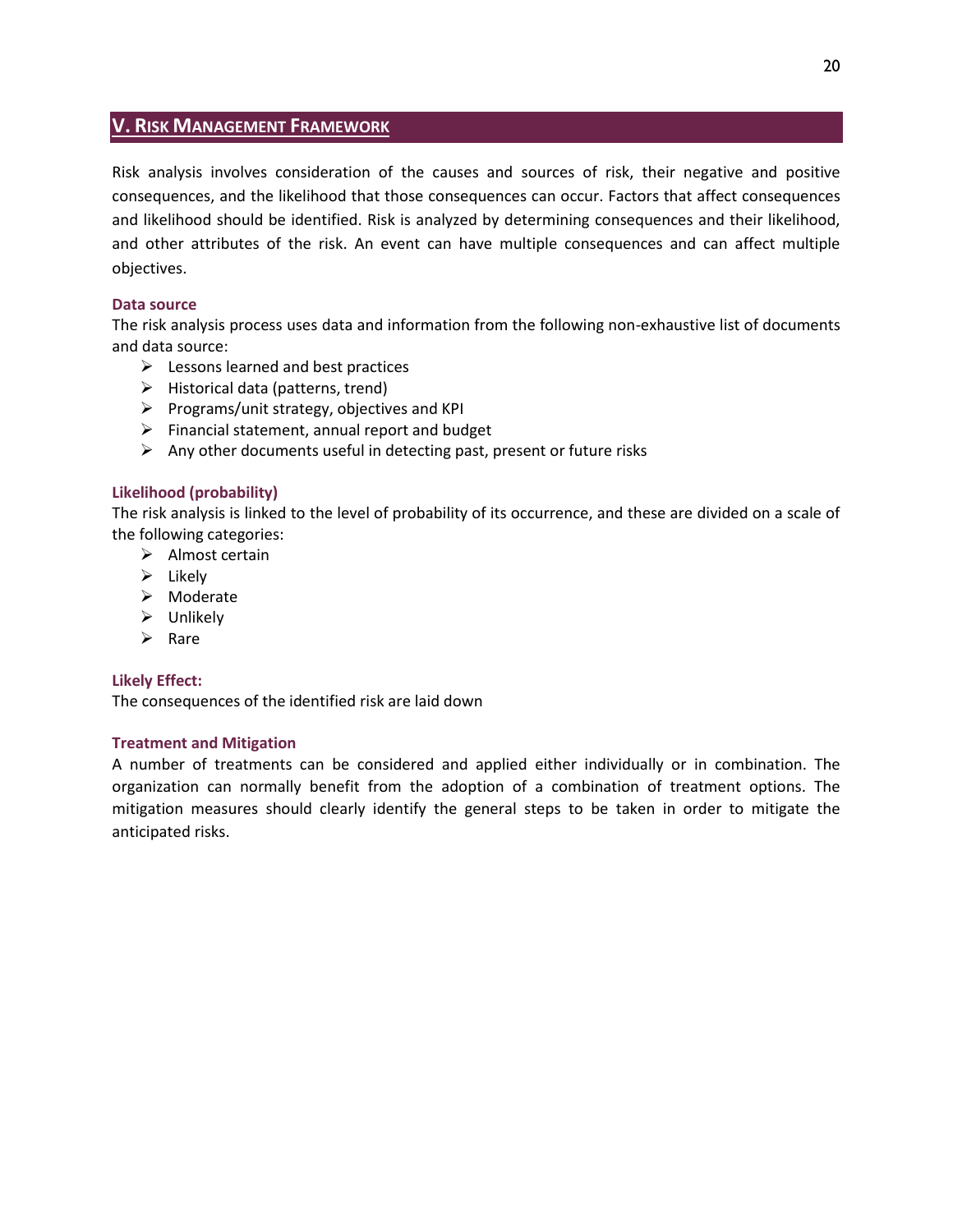## **Risk Management Framework**

<span id="page-21-0"></span>

| <b>Description</b> | <b>Risk</b>                                                                                                                                                                                                      | <b>Likelihood</b> | <b>Likely Effect</b>                                                                                                                                                                                                                                                   | <b>Mitigation Measures</b>                                                                                                                                                                                                                 |
|--------------------|------------------------------------------------------------------------------------------------------------------------------------------------------------------------------------------------------------------|-------------------|------------------------------------------------------------------------------------------------------------------------------------------------------------------------------------------------------------------------------------------------------------------------|--------------------------------------------------------------------------------------------------------------------------------------------------------------------------------------------------------------------------------------------|
| <b>Political</b>   | Escalation of Israeli attacks and aggression<br>against Palestinians; settler violence and<br>military attacks in Gaza and the West Bank<br>including Jerusalem (house demolitions and<br>forcible displacement) | High              | Setting of new priorities that will diverse from<br>the original plans leading to working under<br>emergency conditions and implementation of<br>emergency response interventions. This<br>might create an opportunity to expand our<br>work on international advocacy | MIFTAH's planned interventions to include<br>activities relevant to the occupation contexts<br>with a margin for ad-hoc activities in terms of<br>policy dialogue and emergency response                                                   |
|                    | Expansion of the smear campaigns against<br>Palestinian organizations by the Israeli<br>government to include MIFTAH and labeling<br>it as a "terrorist organizations"                                           | Medium            | Shrinking of civic space to limit MIFTAH's<br>international advocacy work, and restrict its<br>funding opportunities                                                                                                                                                   | Engage in international advocacy with other<br>local organizations to put an end to the Israeli<br>efforts in addition to diversifying funding<br>sources.                                                                                 |
|                    | Continuation of the political split with no<br>elections on the horizon; absence of a PLC                                                                                                                        | High              | Absence of any accountability body for the<br>government, issuing of new legislations are<br>done through presidential decrees with no<br>input from civil society.                                                                                                    | MIFTAH will continue to foster dialogue and<br>formulate policies that do not require a PLC<br>and propose amendments to legislations to<br>be presented to the Cabinet in line with<br>relevant international conventions and<br>treaties |
|                    | Increased restrictions from the PA on civil<br>society organizations and civic space; crack<br>down on freedoms and issuing of laws                                                                              | Medium-High       | Shrinking of civic space and limitations to the<br>work of civil society in general                                                                                                                                                                                    | Building coalitions and networks and<br>fostering dialogue to combat these efforts;<br>joint statements and advocacy efforts                                                                                                               |
| Socio-Economic     | Increased attack from extremist groups on<br>MIFTAH and its work                                                                                                                                                 | High              | Ongoing cyber bullying on MIFTAH's online<br>publications and push back on progressive<br>policies and legislation that MIFTAH tries to<br>promote                                                                                                                     | MIFTAH will continue its efforts to advocate<br>for progressive policies and legislations with<br>focus on increasing the awareness on human<br>rights principles and equality                                                             |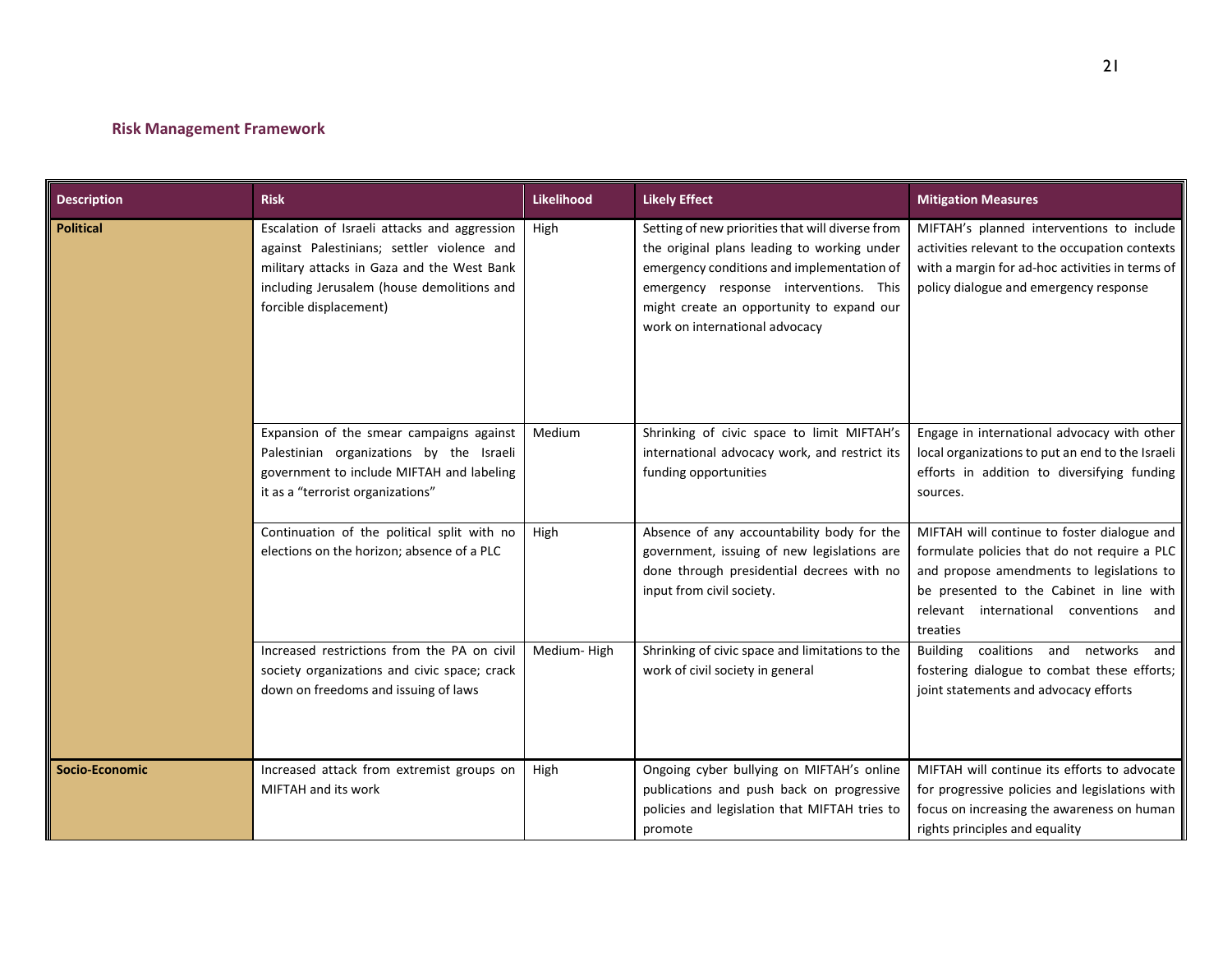| <b>Description</b> | <b>Risk</b>                                                                                                                    | <b>Likelihood</b> | <b>Likely Effect</b>                                                                                                                                                                                            | <b>Mitigation Measures</b>                                                                                                                                                  |
|--------------------|--------------------------------------------------------------------------------------------------------------------------------|-------------------|-----------------------------------------------------------------------------------------------------------------------------------------------------------------------------------------------------------------|-----------------------------------------------------------------------------------------------------------------------------------------------------------------------------|
|                    | Financial crisis of the PA continues                                                                                           | High              | The priorities of government spending will be<br>affected focusing on salaries and ongoing<br>programs on the expense of vulnerable social<br>groups                                                            | MIFTAH will focus its work on developing pro-<br>poor/ vulnerable social groups policies                                                                                    |
| Financial          | Donor priorities in funding change or<br>additional restrictions (political) imposed by<br>donors on Palestinian organizations | Medium            | Decrease in MIFTAH's core and project-based<br>funding which might lead to a decrease in<br>MIFTAH's annual budget                                                                                              | Diversification of funding resources and<br>focusing on Arab and private sector donors                                                                                      |
|                    | Fluctuation in the exchange rates against the<br><b>ILS</b>                                                                    | High              | Decrease in the value of donations received<br>by MIFTAH to cover expenses in ILS, increase<br>in rates of consultants due to the drop of USD<br>and EUR values, and decrease in the value of<br>staff salaries | MIFTAH will maintain a currency reserve in<br>ILS.<br>Increase the allocations for consultancy fees<br>in the budgeting of new projects.<br>Review of MIFTAH's salary scale |